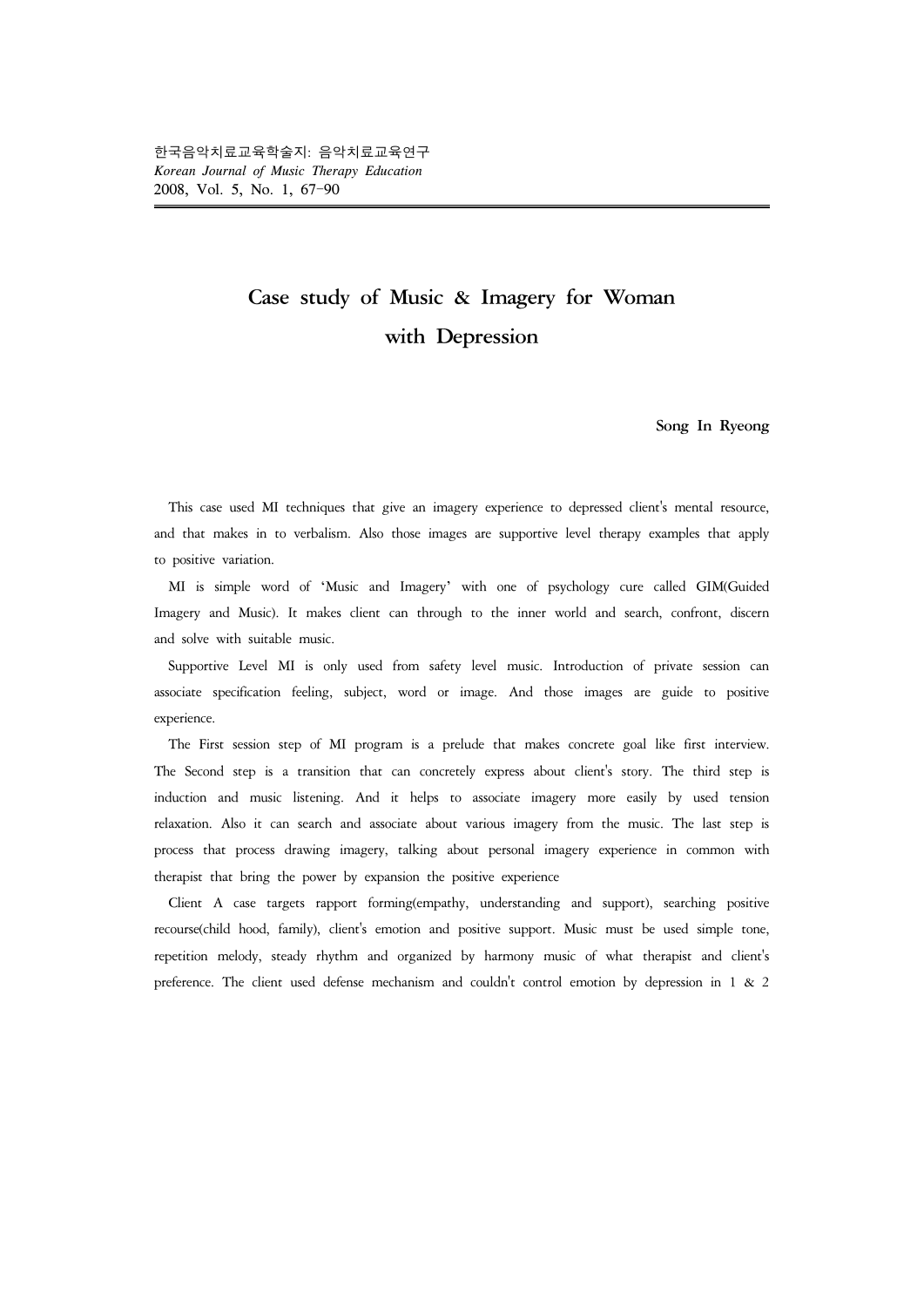sessions. But the result was client A could experience about support and understanding after 3 sessions. After session 4 the client had stable, changed to positive emotion from the negative emotion and found her spontaneous. Therefore, at the session 6, the client recognized that she will have step of positive time at the future.

 About client B, she established rapport forming(empathy, understanding and support) and searching issues and positive recognition(child hood, family), expression and insight(present, future). The music was comfortable, organizational at the session  $1 \& 2$ , but after session 3, its development was getting bigger and the main melody changed variation with high and low of tune. Also it used the classic and romantic music. The client avoids bad personal relations to religious relationship. But at the session 1 & 2, client had supportive experience and empathy because of her favorite, supportive music. After session 3, client B recognized and face to face the present issue. But she had avoidance and face to face of ambivalence. The client B had a experience about emotion change according depression and face to face client's issues After session 4. At the session 5 & 6, client tried to have will power of healthy life and fairly attitude, train mental power and solution attitude in the future.

 On this wise, MI program had actuality and clients' issues solution more than GIM program. MI can solute the issue by client's based issue without approach to unconsciousness like GIM. Especially it can use variety music and listening time is shorter than GIM and structuralize. Also can express client's emotion very well. So it can use corrective and complement MI program to children, adolescent and adult.

*Keywords : MI, GIM, Imagery, Music Listening*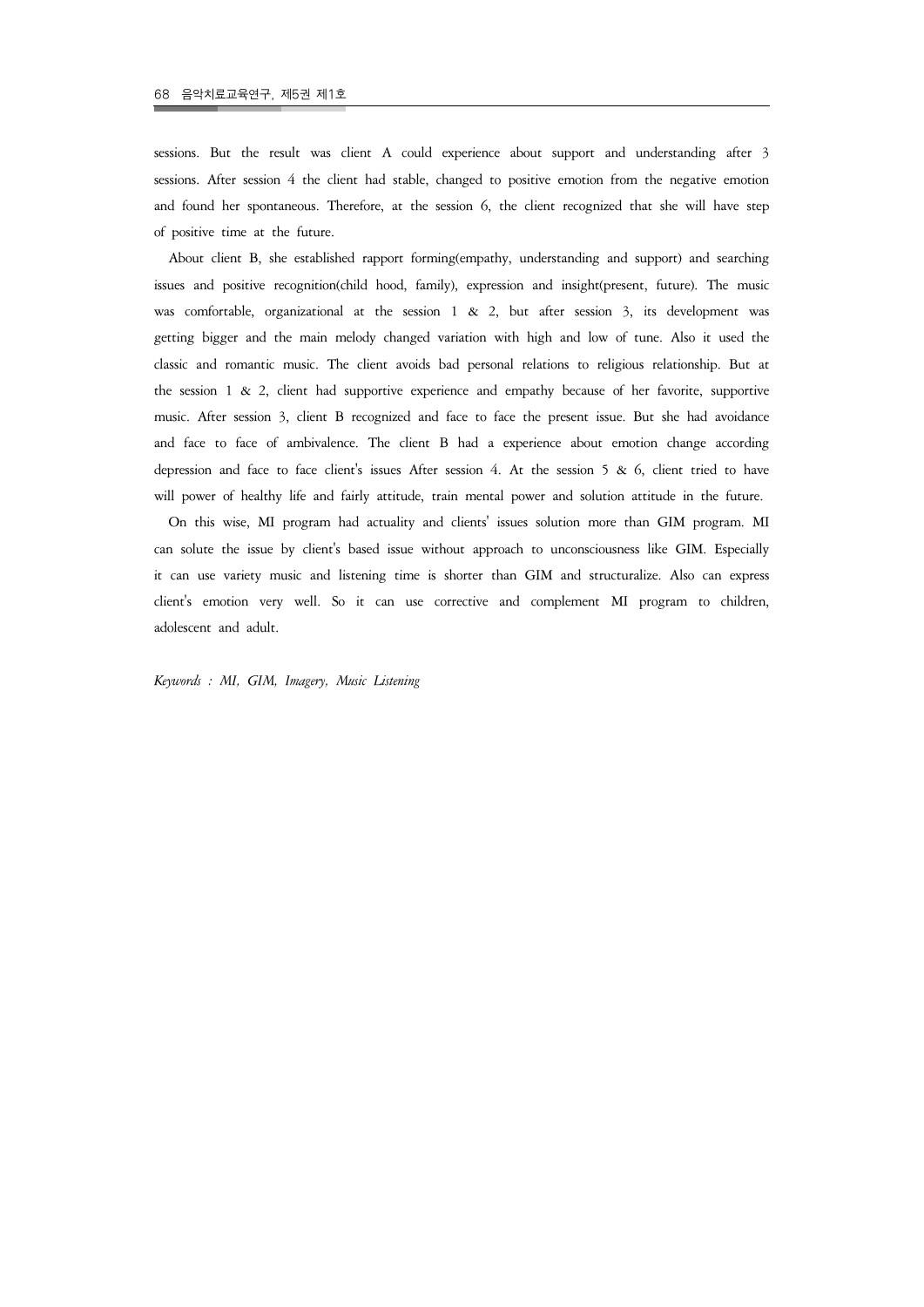한국음악치료교육학술지: 음악치료교육연구 *Korean Journal of Music Therapy Education* 2008, Vol. 5, No. 1, 67-90

# 우울한 내담자를 위한 MI(Music & Imagery) 치료사례

## 송인령**\***

 MI란 Music and Imagery의 약자로 심리치료의 한 방법인 GIM(Guided Imagery and Music)을 현실에 맞게 축약적으로 접목시킨 방법이다. 이는 치료목표에 적합한 음악감상을 통해 다 양한 심상을 경험함으로 인간의 내면세계를 탐색, 직면, 통찰, 해결하게 한다.

 본 치료사례는 MI기법을 활용하여 우울한 내담자의 긍정적 내적자원에 따른 심상을 체험 하고, 그 체험을 언어적으로 표현한다. 또한 그 이미지들을 일상생활에 긍정적인 변화를 적 용할 수 있도록 유도하는 지지적 수준의 개인 치료사례이다.

 지지적인 수준(Supportive Level)에서의 MI는 음악 안에서 안전하게 서로 지지하는 수준에 서만 사용한다. 개인세션 도입은 특정 느낌이나 주제, 단어 혹은 시각적 이미지를 연상하 고, 이러한 이미지는 갈등적인 내용이 아닌 긍정적인 경험을 유도한다.

 MI의 한 회기 별 첫 번째 단계는 초기면담(Prelude)으로 상담의 초기면담과 같이 구체적인 목표를 정한다. 두 번째 단계는 전환(Transition)으로 여러 가지 내담자의 이야기 중에 가장 지지적인 주제를 좀 더 초점화하여 구체적으로 느끼고 표현 할 수 있도록 한다. 세 번째 단계는 긴장완화 및 음악 감상(Music Listening)으로 여러 긴장이완법 등을 사용하여 음악 감 상하는 동안 심상이 잘 떠오를 수 있도록 이완 시킨다. 그리고 음악 감상 동안 음악이 가 져다주는 여러 가지 심상들을 탐색하고 연상 할 수 있도록 한다. 마지막 단계는 마무리 (Process)시간으로 음악 감상 동안 경험되어진 심상을 그림으로 표현하고, 개인적인 심상경험 을 언어적인 과정을 통해 치료사와 공유함으로써 긍정적인 경험을 확장시켜 내적인 힘을 키운다.

<sup>\*</sup> 명지대학교 사회교육대학원 음악치료학과 주임교수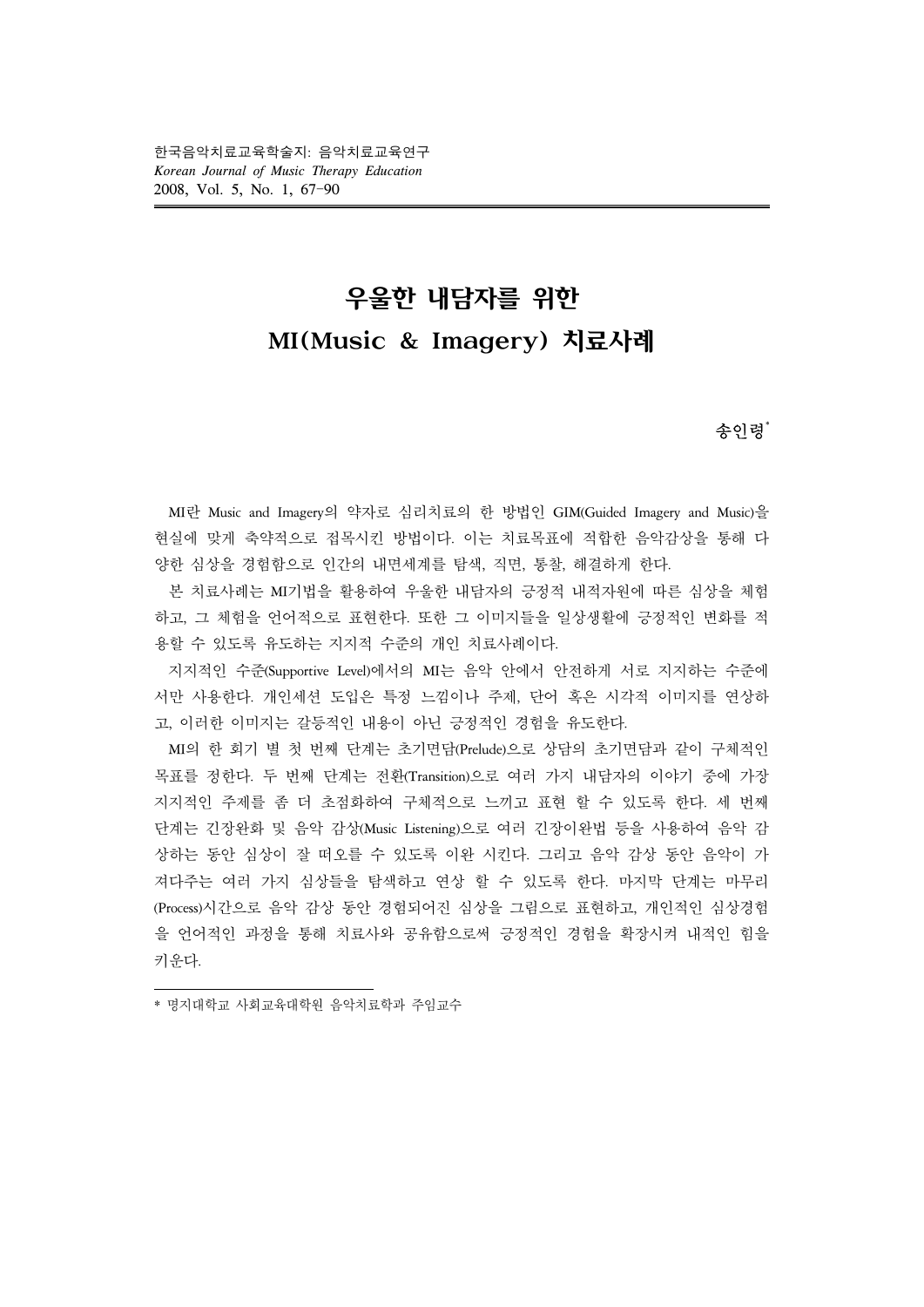A 내담자의 경우 내담자와의 라포 형성하기(공감, 이해, 지지), 내담자의 긍정적인 자원탐 색(어린시절, 가족), 내담자의 감정표현 및 긍정적 지지(현재의 나)의 구체적인 목표를 설정 하였다. 음악은 내담자가 선호하는 음악과 치료사가 선정한 음악 중에서 음의 전개가 단순 하고, 멜로디가 반복적이며, 리듬이 규칙적이며, 협화음으로 구성된 안정적이고 구조화된 음악을 사용하였다. 그 결과 A는 1, 2회기에는 방어기제를 많이 사용하고 우울로 인한 감정 조절의 어려움을 보였으나 3회기 이후 자신이 좋아하는 음악과 지지적인 음악을 치료사가 제공하는 것으로 인해 공감과 지지를 경험할 수 있게 되었다. 이를 통하여 4회기부터 안정 감을 갖고 세션 안에서 부정적 정서를 긍정적인 정서로 전환하고, 자신의 내재된 힘을 발 견하게 되었다. 6회기에는 과거 힘들었던 시간들이 앞으로 갖게 될 좋은 시간을 준비하는 단계라고 인식하기 시작하였다.

 B 내담자의 경우 내담자와의 라포 형성 및 탐색하기(공감, 이해, 지지), 내담자의 문제 탐 색 및 긍정적 인식(어린시절, 가족), 내담자의 감정표현 및 통찰하기(현재와 미래의 나)의 구 체적인 목표를 설정하였다. 음악은 1, 2회기에는 안정적이고 구조적인 음악을 사용하였으 나, 3회기 이후 곡의 전개가 점점 커지고 주제 멜로디의 변주로 음의 고저가 많으며, 협화 음과 불협화음이 넘나드는 고전파와 낭만파의 음악을 사용하였다. 그 결과 B 내담자는 1,2 회기에서는 대인관계의 어려움을 종교적인 관계로 전환하여 현실회피하려는 경향이 나타났 으나 자신이 좋아하는 음악과 지지적인 음악을 통하여 공감과 지지를 경험할 수 있었다. 3 회기 이후 B는 자신의 현실 문제를 인식하고 직면하였으나 회피와 직면의 양가감정을 갖게 되었다. 4회기 이후 B는 우울로 인한 감정의 변화를 음악 안에서 경험하고, 자신의 문제에 직면하였다. 5, 6회기에서는 긍정적인 자원을 통해 내적인 힘을 키우고 해결하려는 태도와 미래에서의 내가 좀 더 당당하고 건강하게 살아가려는 의지가 나타났다.

 이와 같이 MI 프로그램은 GIM 프로그램보다 좀 더 현실적이고 짧은 회기수로 내담자의 문제들을 해결할 수 있다는 가능성을 제기한다. GIM처럼 깊은 무의식속으로 접근 하지 않 고도, MI는 현실주의 상담과도 같이 내담자의 현실적인 문제를 근거로 하여 문제인식 및 통찰, 해결해 나갈 수 있다. 특히 음악의 사용에 있어서도 다양한 장르의 곡을 내담자에게 맞게 사용할 수 있으며, 음악감상 시간도 GIM에 비해 짧고 곡의 기능들도 구조화되어 내담 자의 감정을 심상으로 잘 표현 할 수 있다. 그러므로 MI는 내담자의 음악선호도와 음악의 다양한 기능들을 활용하여 개인과 그룹으로 성인뿐만 아니라 아동 및 청소년에게도 알맞게 수정 보완하여 사용할 수 있음을 시사한다.

핵심어 : MI, GIM, 심상, 음악감상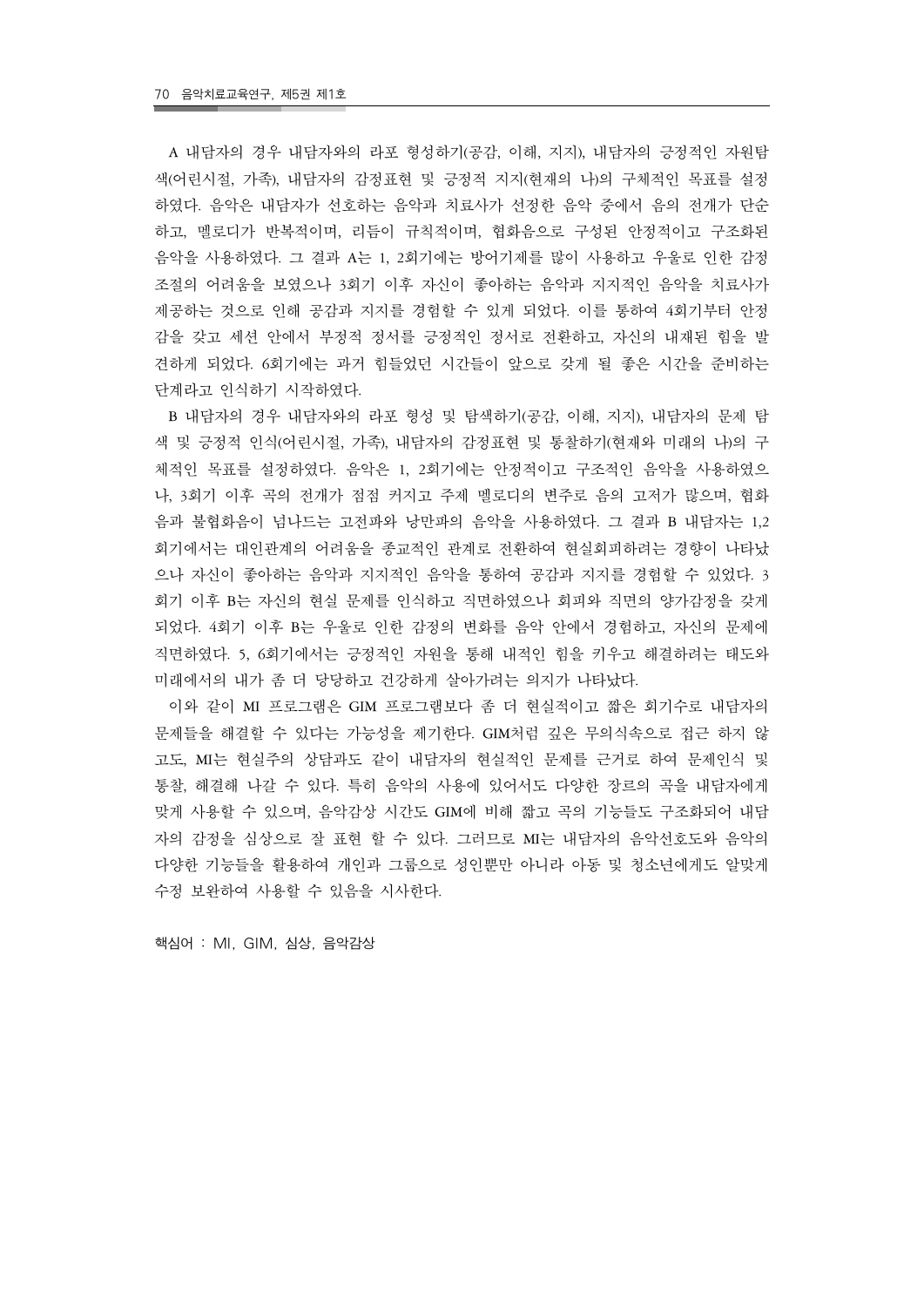## Ⅰ**.** 우울과 음악치료

 최근 성인 우울에 미치는 음악치료의 영향에 대한 연구를 살펴보면, 노래 부르기(singing), 노래 만들기(song writing), 악기연주, 즉흥연주, 동작활동 등의 다양한 음악치료의 접근으로 우울을 감소시킨다(나미희, 1999; 홍경령, 2004; 김현지, 2005; 장지윤, 2005). 특히 노래 만들 기(song writing), 노래대화하기(song communication)와 같은 노래심리치료는 신체적인 손상을 받아 우울과 불안이 많은 뇌졸중환자와 척추손상 환자의 우울과 불안, 생활 만족도 면에서 유의미하게 긍정적인 영향을 미치고(김수진, 2002; 송영미, 2003; 장지윤, 2005), 주로 클래식 과 가요를 사용한 음악 감상 프로그램은 시각장애인의 우울감 감소에 효과적임을 보고 하 였다(정연화, 2004).

 음악심리치료의 한 기법인 GIM(Guided Imagery and Music)은 주로 성인을 대상으로 하여 스트레스, 불안 및 우울감소에 영향을 주었다(Hanser, 1994; Hammer, 1996; William & Dorrow, 1983; 오정숙, 2002). GIM을 이용한 청소년을 위한 프로그램들에서도 연구결과 긍정적 기분 과 자존감이 향상과 분노조절, 스트레스, 우울, 불안의 감소가 나타났다(Field, 1998: Grindel, 1989; Roy, 1997). 그러나 GIM은 곡의 종류가 모두 클래식이고, 음악 감상 시간도 30분 이상 길게 무의식에 깊게 작용하므로 내담자의 이슈를 탐색하거나 직면 할 때 내담자에 따라 어 려울 수 있다. 그러나 MI는 내담자에 따라 여러 장르의 선곡과 감상시간의 조절, 템포, 멜 로디, 화성의 전개가 규칙적이고 반복적인 멜로디로 구조화된 곡을 사용하기 때문에 의식 수준에서의 이슈탐색이 용이하고 효과적이다(Summer, 1998). 그 예로 아동과 성인에 맞게 수정 개발한 GIM 프로그램을 MI를 적용한 연구에서 우울과 공격성 감소에 유의미한 결과 들이 있다(Summer, 2002; Wesley, 2003; 송인령, 2007).

 이와 같이 GIM은 우울감소에 효과적이지만 기간에 있어 많은 회기수를 필요로 한다. 그 러나 MI는 짧은 회기동안 내담자의 부정적 정서를 긍정적으로 바꾸고, 지지적인 내적인 힘 을 키우는데 큰 역할을 한다.

#### Ⅱ**. MI(Music and Imagery)**

MI는 GIM을 변형한 그룹형태를 고려한 재교육적(re-educative)혹은 교수학적(pedagogical)인 음악심상 기법이다. 교수학적이란 구조화된 음악과 언어적 지시를 중심으로 전개되는 치료 접근을 의미한다(정현주, 2005). 그룹 치료에서는 집단 역동을 활용한 프로세스를 유도하는 데 초점을 두고, 개인세션에서는 현실에 초점을 두고 무의식으로 깊게 들어가지 않는다 (Summer, 2002).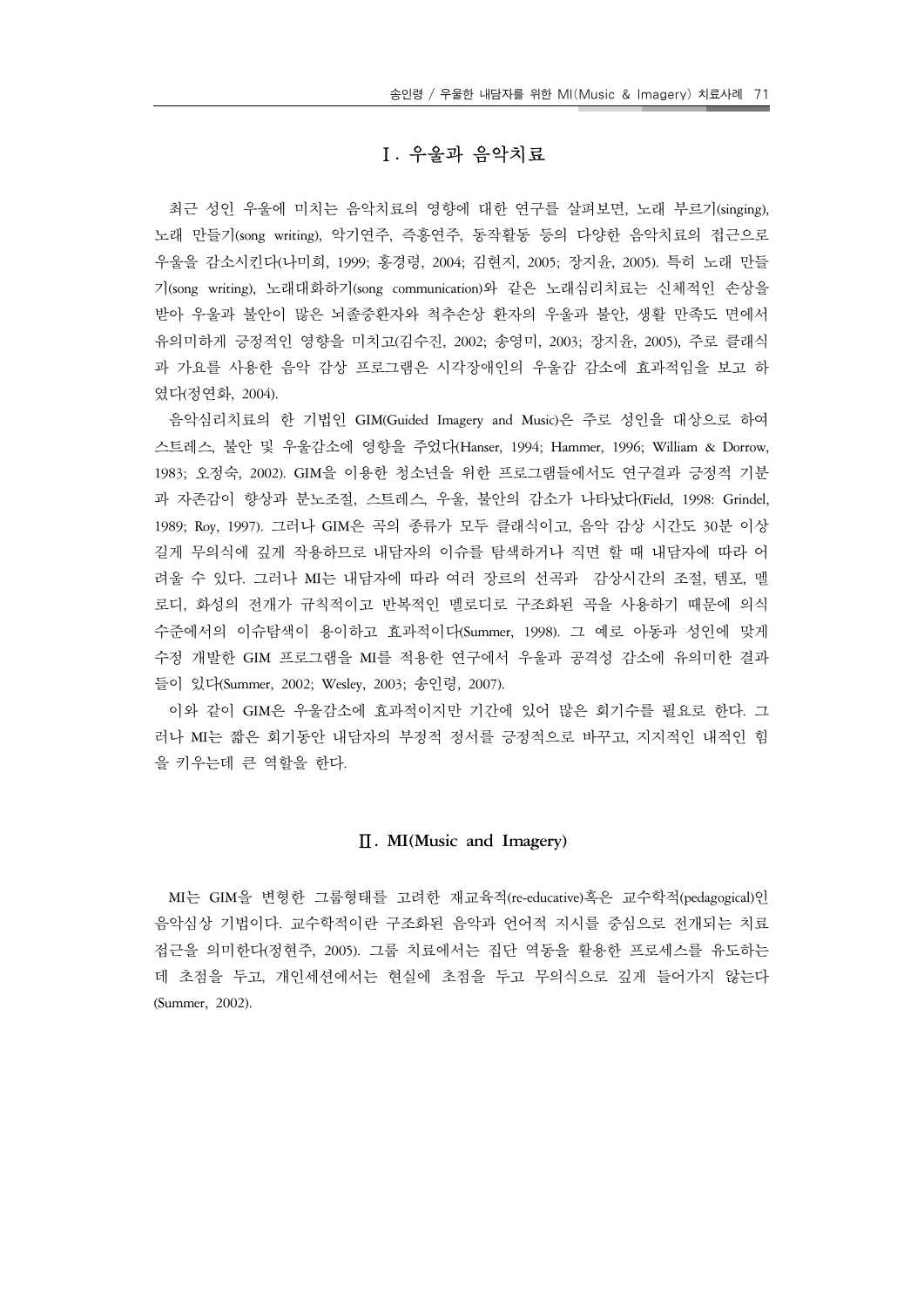#### 1. MI의 단계

#### **1)** 첫 번째 단계**:** 초기면담**(Prelude)**

 MI의 첫 번째 단계는 초기면담과 같이 구체적인 목표를 정한다. 이 과정에서 치료사는 현재 내담자가 어디까지 와 있는지를 파악하고, 내담자의 각기 다른 정서와 감정 상태를 치료 안에서 치료사와 동질감을 형성할 수 있도록 하나의 공통주제로 이끌어 가야 한다. 내담자로 하여금 자신들이 가지고 있는 지지적인 자원과 이를 주고받을 수 있는 수용능력, 그리고 자신 혹은 타인에 대한 긍정적인 면모를 가지고 새로운 경험에 대한 열린 마음을 갖는다(summer, 1992). GIM이 개인에 초점을 맞추고 무의식으로 깊게 들어가 내담자의 문제 를 탐색하고 있다면, MI 세션의 경우에도 충분히 내담자에게 초점을 맞추어 의식 상태에서 긍정적인 자원을 이끌어 내어 내적인 힘을 키울 수 있다. 그렇지만 인지나 사회적 기능이 너무 낮고, 병동 생활을 오래한 내담자의 경우는 세션이 어려울 수 있다.

#### **2)** 두 번째 단계**:** 전환**(Transition)**

 두 번째 단계에서는 여러 가지 내담자의 이야기 중에서 가장 표현하고 싶은 주제를 구체 적으로 설정하고 주제에 따른 긍정적인 기능들에 대해 좀 더 깊게 탐색하고 파악하여 심상 이 잘 떠오를 수 있도록 유도한다.

#### **3)** 세 번째 단계**:** 긴장완화 및 음악 감상**(Music Listening)**

 세 번째 단계에서는 긴장-이완에 필요한 여러 가지 기법으로 Jacobsen(1938)의 진행적 (progressive) 이완방법과 Schultz 또는 Luthe(1969)의 자연발생(autogenic)적 이완 법등을 사용하 여 음악 감상하는 동안 심상이 잘 떠오를 수 있도록 이완 시킨다. 그리고 5~10분 정도 음 악을 듣는 동안 음악이 가져다주는 여러 가지 심상들을 탐색하고 연상 할 수 있도록 한다. 음악은 내담자가 선호하는 음악과 치료사가 선정한 음악 중에서 음의 전개가 단순하고, 멜 로디가 반복적이며, 리듬이 규칙적이며, 협화음으로 구성된 안정적이고 구조화된 음악을 사 용한다. 음악 감상 동안 대화가 이루어지지 않고 음악 감상이 끝난 후 언어적 프로세스 시 간을 갖는다. 세션의 목적을 구체적으로 설정하고 들어가기 때문에 음악적 전개가 단순한 곡을 반복해서 듣는 등 극히 구조화된 음악을 사용하는 것이 바람직하다.

#### **4)** 마지막 단계**:** 마무리**(Process)**

 마지막 단계인 프로세스 혹은 마무리 시간에서는 음악 감상 동안 경험되어진 심상을 그 림으로 표현하고, 프로세스 시간에는 그 개인적 경험을 치료사와 공유함으로써 긍정적인 경험이 확장한다. 여기서 프로세스란 감상 이후 나누어진 심상에 대해 개인적으로 어떤 의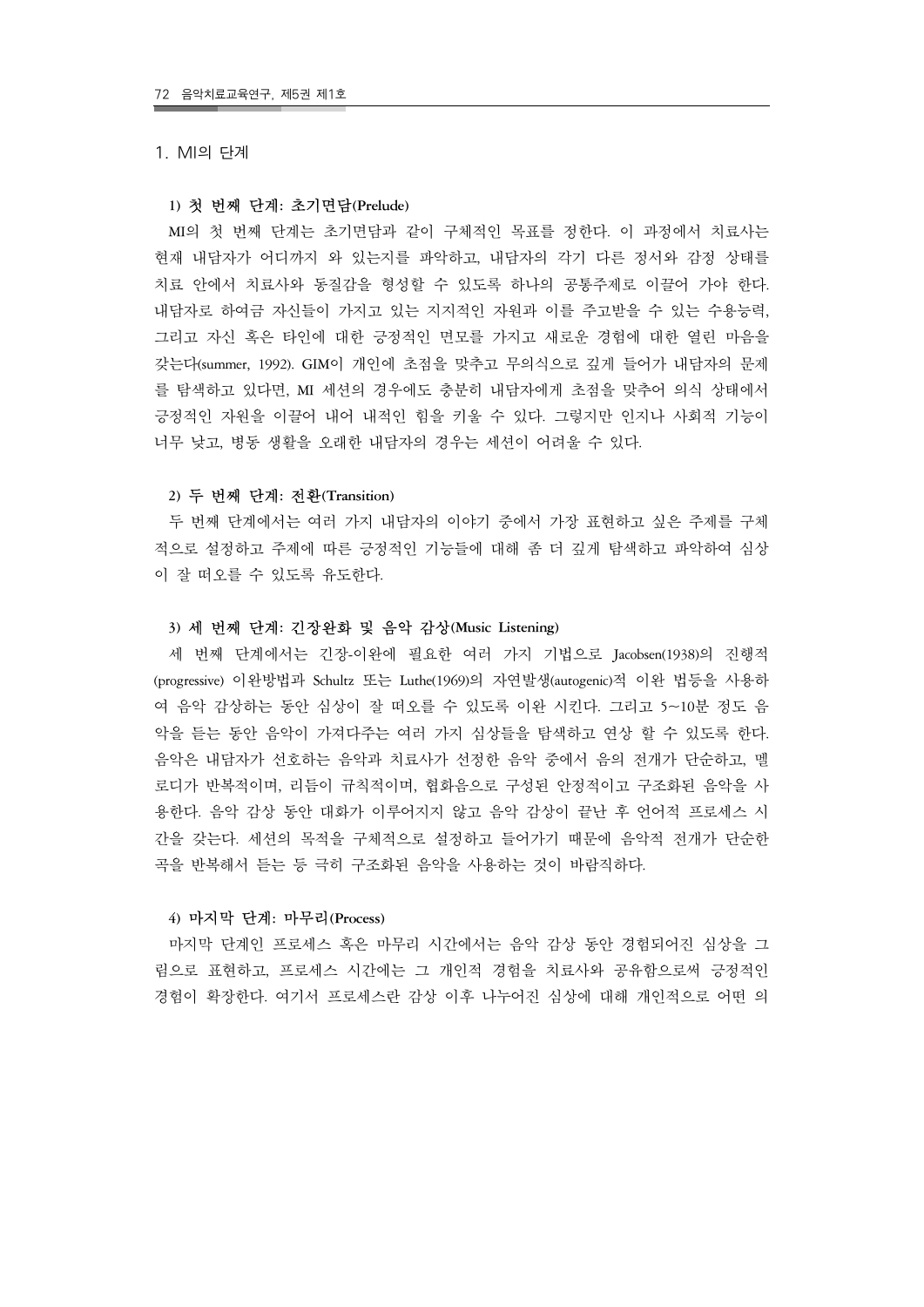미가 있는지 혹은 현재 현실에서 벌어지고 있는 문제와는 어떠한 관련이 있는지를 대화로 나눈 후, 그 심상에 대한 지지와 공감을 이끌어 냄으로써 내담자의 긍정적인 에너지를 극 대화 시킨다(Summer, 2002; 정현주, 2005). 또한 표현된 이미지를 일상생활에서 어떻게 이용 할 것인지에 대해 의논하여 정한다.

### 2. MI의 치료 수준

 개인 세션과 MI 그룹 세션은 공통적으로 세 가지 수준으로 적용할 수 있다. wheeler(1983) 가 제안한 심리치료 단계의 기본 개념을 도입하여, 지지적 수준, 재교육적 수준, 재구성적 수준에서 나누어진다. 이는 내담자의 문제, 치료목표, 심상 체험의 적합성, 능력에 따라 결 정되며, 이와 함께 음악 혹은 프로그램의 선곡, 치료사의 역할 등이 결정된다.

#### **1)** 지지적인 수준의 **MI**

 지지적인 수준에서 MI는 안전하게 서로 지지하는 수준에서만 사용한다. MI는 치료 안에 서의 서로 지지하고 내담자가 가지고 있는 장점을 확인하는데 초점을 둔다. 그러므로 이 단계에선 치료사와의 신뢰감이 무엇보다도 중요하며 이러한 신뢰감 위에 치료사와 내담자 간에 긍정적으로 상호작용하고 교류하도록 유도한다. 이 과정에서 음악과 심상의 경험은 긍정적인 자원을 유도하는데 사용되며, 이미지들에 대한 느낌과 반영들을 나누고 공감하는 기회를 갖는다.

 지지적인 수준에서의 개인세션 도입은 특정 느낌이나 주제, 단어 혹은 시각적 이미지를 연상하고, 이러한 이미지는 갈등적인 내용이 아닌 긍정적인 경험을 유도하기 위해 제공된 다. 이러한 정적 이미지는 안정감과 자긍심을 고양시켜 준다. 그러나 세션 중 불안이나 감 정적 불안정감을 보이는 내담자가 있는 경우 치료사는 예리함과 순발력으로 이러한 감정적 문제에 대해 예민하게 반응해야한다(Summer, 2002; 정현주, 2005).

 이 단계에서의 음악은 안정적인 음악으로 곡의 전개가 단순하고, 주제 멜로디가 반복적 이며, 리듬 패턴이 규칙적이고, 음의 고저가 적고, 협화음의 구조화된 음악으로 감상시간은 5분정도이다.

#### **2)** 재교육적 수준의 **MI**

 재교육적 수준의 음악심상 세션 목표는 변화를 도모하는데 초점을 두고 내적 작업에 들 어가는 단계이기 때문에 치료사와의 역동성과 신뢰가 바탕이 된 이후에 가능하다. 이 과정 에서 내담자는 치료사와 약간은 독립된 태도를 보이기도 하고, 지지적인 수준보다는 장기 간의 치료 목표를 두고 진행한다.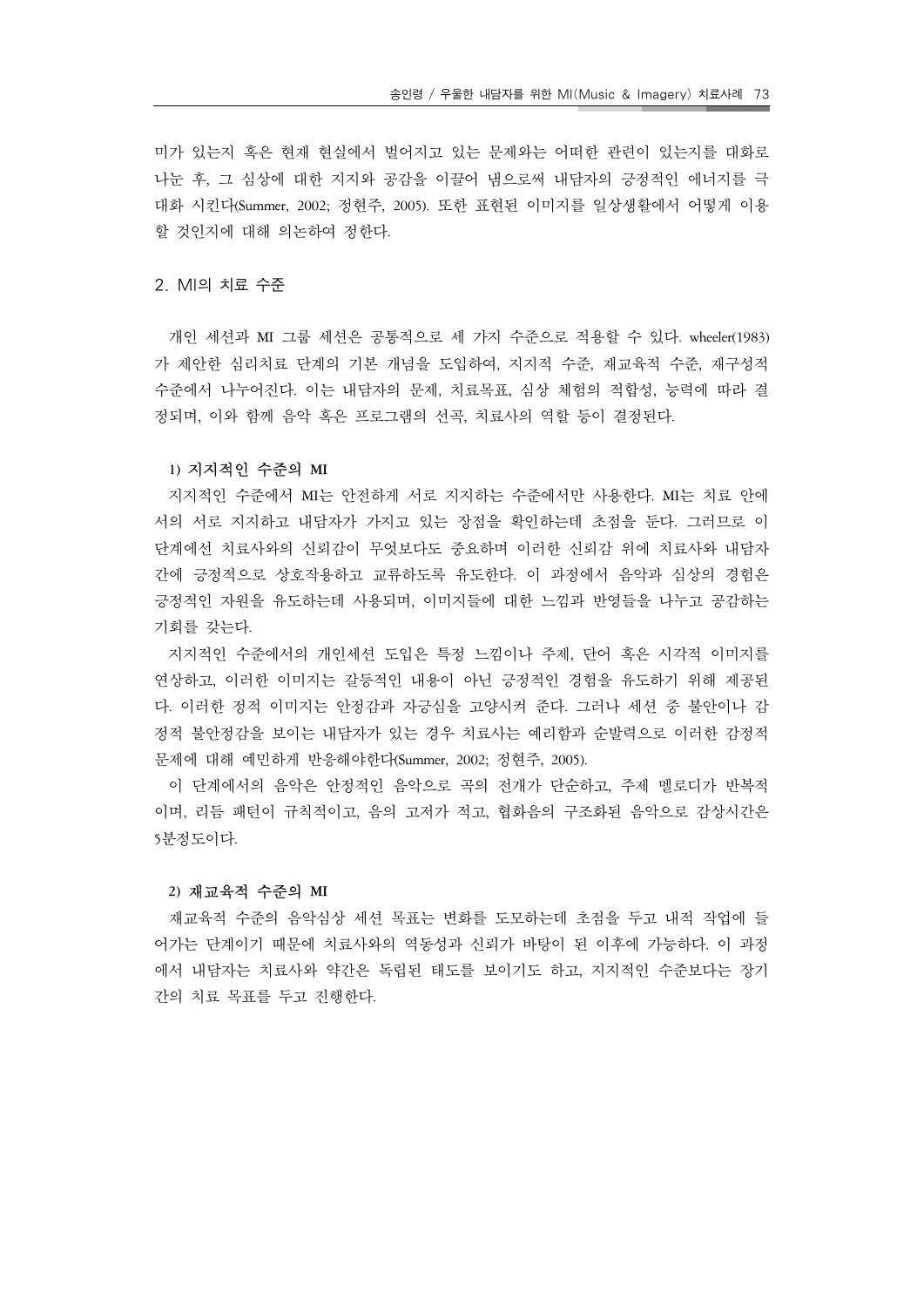목표는 자기 인식과 자기 이해이며, 치료사는 내담자가 건강하지 못한 상호 교류 패턴이 나 현재 삶의 기능을 방해하는 문제들에 대한 이해를 높인다. 여기서 중요한 것은 서로가 어떻게 서로를 보느냐 하는 시각을 얻는 것이다. 그러므로 치료 안에서의 자발적인 참여와 나눔 그리고 서로에 대한 이해가 기본적으로 필요하다. 치료 내에서의 지지적인 자원이 충 분히 탐색되면 개인적 문제나 갈등 등을 다룰 수 있다. 그러므로 이 단계에서의 도입은 개 인적인 문제, 기분, 특정 관계의 어려움 혹은 현재 대면하고 있는 문제로 시작한다.

 이 단계에서의 음악은 지지적인 수준에서와 같이 기본적으로 심미적이고 안정적 기능을 가진 음악을 사용하지만, 필요에 따라 음악의 전개가 있는 곡들을 선택하고 음악감상 시간 은 5-10분 정도 한다.

 재교육적 수준에서는 언어적 교류가 많이 일어날 수 있는데, 특정 심리적 문제에 대한 해결 중심의 언어적 과정 아닌, 문제에 대해 보다 깊이 있는 이해 그리고 전체적인 시각을 볼 수 있는 통찰력을 기르기 위한 언어적 과정이다. 이 단계의 과정에서는 내담자의 이미 지를 지지하기보다는 각기 개인적인 시각을 표현하도록 격려한다. 즉, 본인의 이미지가 본 인에게는 어떠한 의미로 다가오는지 등에 대하여 나눈다. 여기서 클라이언트들은 상호 교 류적인 과정들을 통해 어떻게 본인들의 내재된 갈등이나 문제들이 이미지를 통해 표상될 수 있는지에 대한 통찰력을 얻고 관계적 문제를 탐색하고 이해할 수 있도록 유도한다. 치 료사는 이 과정에서 서로의 이야기를 감정적으로 이해하고 이입할 수 있도록 격려하고 지 지적인 이미지와 대면적인 이미지 모두를 다루도록 하며, 서로의 이미지에 정서적으로 공 감하도록 한다(Summer, 2002).

#### **3)** 재구성적 수준의 **MI**

 재구성적 수준의 MI세션은 자아의 재구성을 목적으로 개인적인 혹은 초개인적인 변화를 목표로 한다. 이는 지속적이고 신중한 구성원들로 이루어진 그룹일 경우, 장기간의 깊이 있 는 세션 전개를 필요로 하며, 개인적인, 존재론적인 또는 영적인 문제를 가지고 있는 심오 하고 복잡한 경우에 적합하다. 이 수준에서 도입은 재교육적 수준에서보다 더 깊은 이완을 유도하여, 의식의 안정과 심층적인 탐색을 허용할 수 있는 의식 상태로 유도한다(Summer, 2002).

 음악의 사용은 자극적인 고전음악으로 각각 10분 이상의 길이와 그 음악적 기능의 특성 이 더욱 복합적이고 화성의 발전을 가진 곡들로 선택한다. 고전음악 장르의 특정 악장들로 구성된다.

 재교육적인 수준에서와 같이 재구성적인 수준에서도 적극적인 언어적 과정에 참여할 수 있도록 유도하며 내담자의 경험에 대한 지지는 물론 특정 심리적인 문제에 대한 적극적인 대면과 깊이 있는 통찰을 나누도록 한다.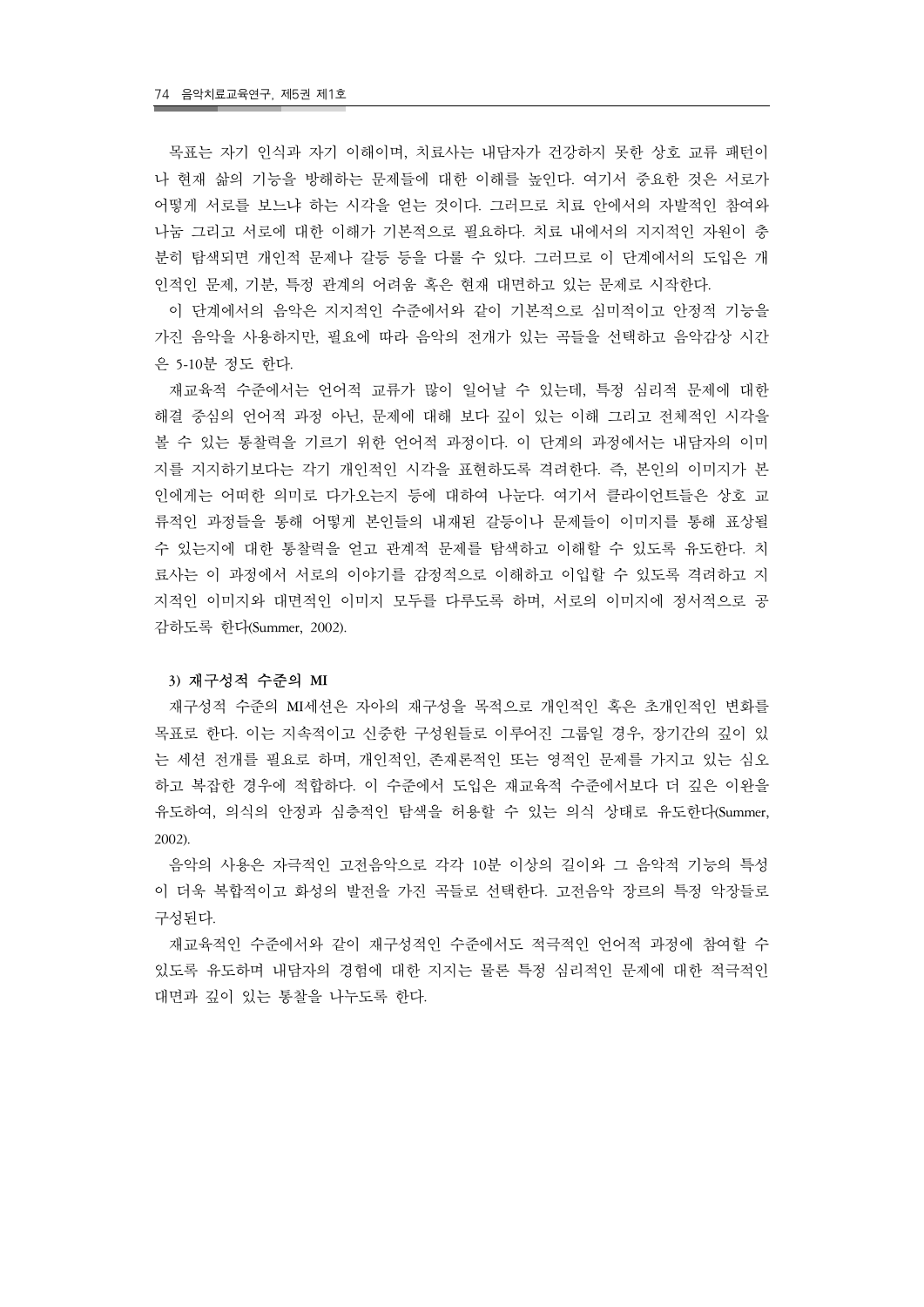그러나 음악과 심상의 치료 전개가 명확히 이러한 세 단계로 나누어지지 않는 경우도 있 다. 또한 모든 세션 구성원들이 이러한 단계로 발전되지 않고, 어떤 내담자는 평생 지지적 인 수준에서 벗어나지 못하는 경우도 있다. 그러므로 치료사는 치료 세션 전에 내담자의 수준과 단계를 고려하여 치료사의 중심을 갖고 전개해야 하며, 예외적인 상황에서는 치료 사의 순발력과 그룹 원의 필요에 따라 관망, 개입해야 한다(Summer, 2002).

 그러나 음악과 심상의 치료 전개가 정확하게 이 세 단계로 발전되지 않는 경우도 있다. 따라서 치료사는 내담자에게 알맞은 세션을 진행하되 내담자의 수준과 단계를 고려하여 순 발력과 융통성 있게 치료에 개입하여야 하고 음악도 내담자가 선호하는 음악을 폭넓게 고 려하여 다양하게 제공하여야 한다.

## Ⅲ**. MI** 치료사례

1. 우울한 중년 여성 A의 지지적 수준의 개인사례

#### **1)** 배경정보

 A는 42세의 중년여성으로 결혼을 했으며 1남 1녀를 두었다. 초등학교 교사지만 건강상의 이유로 휴직중이다. 남편은 이해심이 많고 너그러워 내담자에게 힘이 되어준다고 하였다. 딸은 중 2이며 내성적이고 사춘기여서 A와는 서먹서먹하지만 아들은 중 1이고 아직까지는 엄마에게 애교도 부리고 친하게 지낸다. A는 2남 3녀 중 막내딸로 아버지와는 사이가 좋았 으나 아버지가 사업실패로 인해 폭력적으로 변하자 관계가 악화되었다. 가정형편이 어렵던 3년 동안(6세~8세) 친척집에서 살았던 힘든 기억이 있다. 어머니는 오랫동안 우울증을 앓고 있으며 엄마에게 연민과 그리움, 그리고 미움의 양가감정을 가지고 있다. 형제사이는 좋은 편이고 작은언니와는 매우 가깝게 지낸다. 시댁 식구들과도 원만하게 지내고 있다.

 A는 대학교 3학년 때 심한 우울증으로 자살시도를 하였고 정신병원에 3개월 정도 입원하 였으며 항우울제를 2년 동안 복용하였다. 결혼 후 증세가 좋아져 안정되었으나 3년 후 산 후 우울증으로 1년 정도 치료를 받았다. 그 후 병세가 차츰 호전되었으나 1년 전 조카가 자살한 사건으로 충격을 받고 우울증이 다시 발병하였다. 최근 이유 없이 불안하고 식은땀 이 자주 나고 가슴에 통증을 느끼며 답답함을 호소하였다. 힘들 때 가끔씩 자살에 대한 충 동이 일지만 구체적인 계획이나 행동은 없었다. 현재는 우울감이 심해져 예전의 상태로 돌 아갈까 봐 두려워하고, 불면증으로 인해 가끔 수면제 복용하기도 한다. 내담자의 강점으로 는 내담자가 병식을 가지고 스스로 변하려 노력한다는 점과, 남편이 자상하고 이해심이 많 아 내담자에게 지지가 되고 큰 힘이 된다는 점이다.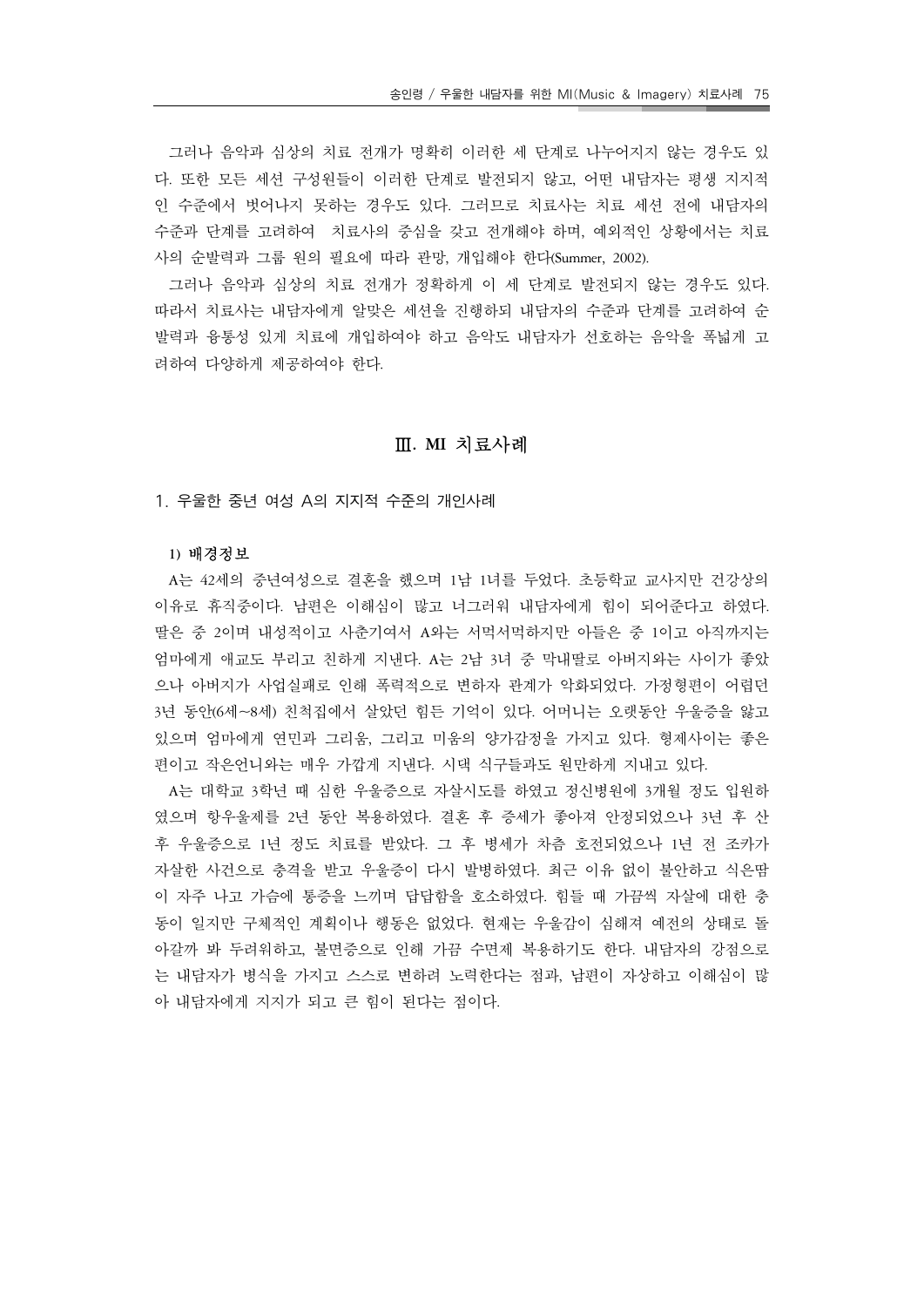Beck의 우울검사에서는 29의 약간 심한 정도의 우울로 측정되었다.

#### **2)** 진단

 1년 전 J 신경정신과에서 우울증으로 진단 받고 1년 동안 치료를 받고 호전되었으나 약 복용 중단 후 최근 우울증상이 다시 생기기 시작하였다.

#### **3)** 음악치료 목표 및 계획

- (1) 음악치료 목표
- 자기 문제 탐색하기/ 자기감정 표현하기
- (2) 음악치료계획

 \*내담자와의 라포 형성하기(공감, 이해, 지지): 1, 2회기 \*내담자의 긍정적인 자원탐색(어린시절, 가족): 3, 4회기 \*내담자의 감정표현 및 긍정적 지지(현재의 나): 5, 6회기

#### **4)** 치료과정**(**지지적 수준단계 과정**)**

- (1) 1회기 음악의 흐름에 나를 맡기다
- ① 초기면담(Prelude)

 내담자는 어린 시절 행복했던 기억으로 5살 무렵 언니, 오빠와 함께 집의 뒷산에서 뛰어 다니며 저녁까지 놀던 기억과 학교에서 늦게까지 놀던 일, 그리고 가족들과 소풍갔던 추억 을 연상하였다. 내담자가 선호하는 유키 구라모토의 '명상'의 음악을 감상하였다. 평상시 A 는 이 곡을 즐겨듣고 있으며, 이 음악을 들으면 평안해지고 마음이 따뜻해진다고 기분과 느낌을 설명하였다.

② 전환(Transition)

 여러 가지 추억 중에서 5살 무렵 언니, 오빠와 함께 집의 뒷산에서 뛰어다니며 저녁까지 놀았던 기억을 구체적으로 묘사하고 느낄 수 있도록 유도하였다.

#### ③ 긴장완화 및 음악 감상(Music Listening)

 1분정도의 긴장이완으로 깊게 숨쉬기와 머리에서 발끝까지 점진적 이완을 유도하였다. 음악은 앙드레 가뇽의 '가을'을 감상하였다. '가을'의 음악적 기능을 살펴보면, 전반부에는 피아노의 D 장조의 솔로연주로 주제 멜로디가 단순하게 반복되고, 리듬패턴이 규칙적이며 음의 고조도 많지 않아 긴장이 없고 안전하게 내담자의 의식을 탐색 할 수 있다. 중반부에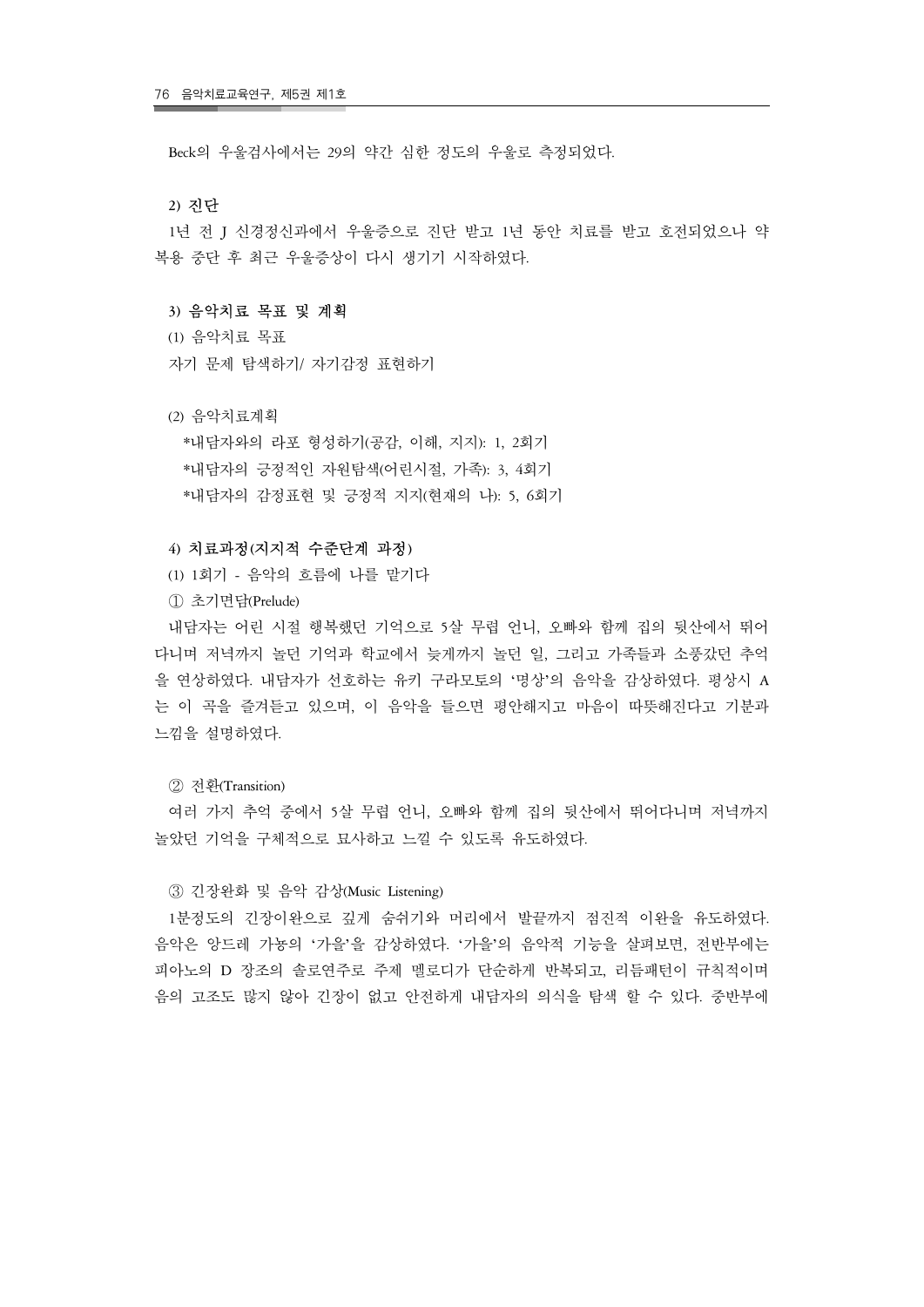서는 오케스트라의 반주와 더불어 피아노의 연주가 같이 연주되고 곡의 전개가 커지면서 템포가 점점 빨라지면서 클라이막스를 이루어 내담자의 심상을 극대화시킬 수 있다. 후반 부에서 다시 피아노 솔로로 바뀌면서 템포가 느려지고 주제 멜로디가 다시 나오면서 심상 의 이미지를 안정적으로 이끌어 심상을 강화시키는 역할을 하였으며 감상시간은 4분 29초 이다.

음악 감상을 한 후에는 떠오른 심상을 그림으로 표현하였다.

④ 마무리(Process)

 내담자의 언어적 반응을 살펴보면 "음악을 들으니 따뜻하고 감미로운 햇살이 얼굴을 비 춰 간지러워요", "여러 사람들과 재미있게 풀밭 위를 뛰어다니며 놀고 있어요." 등의 장면 을 연상하였고 "어렸을 땐 행복했던 것 같아요"라고 긍정적인 표현을 하였다. "그러나 음악 이 변하는 어느 순간 외롭고 쓸쓸한 느낌으로 바뀌고 바람도 스산하게 불었어요." 등의 긍 정적인 표현과 부정적 느낌의 표현들의 양가감정이 나타났다. 그러나 전체적으로는 음악이 위로와 평안을 주어 음악 안에서 편히 쉴 수 있어 좋았다고 말하였다. 이와 같이 1회기에 서는 긍정적이고 지지적인 주제를 통한 구체적인 목표 설정으로 인하여 안전한 상태에서 내담자의 정서를 탐색하였으며, 예측 가능한 주제멜로디의 반복과 협화음의 지지적인 음악 의 긍정적인 심상을 통해 음악 안에서 안식하고 편히 휴식 할 수 있었다.

(2) 2회기 - 햇빛이 드는 숲속의 산책

① 초기면담(Prelude)

 A는 요즈음 가족들과 여행 갔던 일과 초등학교 시절 가족과 나들이 갔던 기억과 형제, 자매들과 재미있게 놀았던 기억을 연상하였다.

② 전환(Transition)

 몇 달 전 가족들과 여행 갔던 일을 가장 기억에 남는다고 하였으며 안면도에서의 추억을 자세하게 표현하고 느끼도록 하였다.

③ 긴장완화 및 음악 감상(Music Listening)

 1분 정도의 긴장이완으로 깊게 숨쉬기와 머리에서 발끝까지 점진적 이완을 유도하였다. 음악은 알비노니의 '오보에 협주곡 G 장조 2악장'을 감상하였다. 음악적 기능들을 살펴보 면, 오보에의 G 장조의 솔로연주로 주제 멜로디가 단순하게 반복되고, 리듬패턴이 규칙적 이며 음의 고조가 많지 않아 내담자가 편안하게 심상을 떠 올릴 수 있다. 중반부에서는 오 케스트라와 솔로가 같이 서로 주고받는 형식으로 연주하여 곡의 전개가 점점 커짐으로써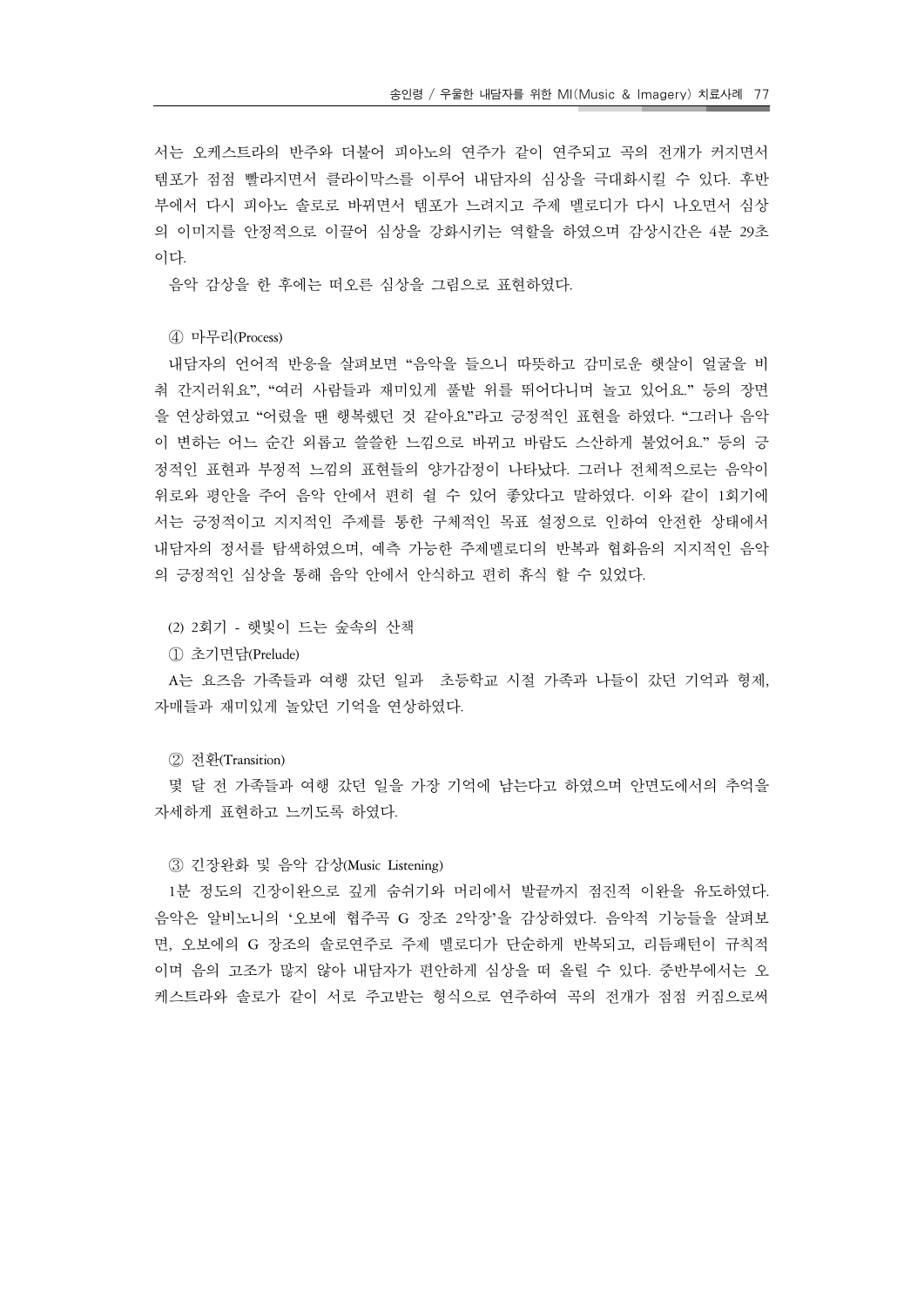심상의 이미지가 확대되고, 후반부에 주제 멜로디가 다시 반복되고 예측 가능한 화음으로 심상의 미지가 강화되었다. 전체적으로 오보에의 따뜻하고 부드러운 음색이 포근하고 편안 하여 심상의 이미지를 잘 나타낼 수 있고 템포와 멜로디도 안정적이어서 지지적인 음악으 로 감상 시간은 5분 12초이다.

음악 감상을 한 후에는 떠오른 심상을 그림으로 표현하였다.

④ 마무리(Process)

 내담자의 언어적 반응을 살펴보면 "살랑거리는 바람에 숲속의 나뭇가지가 출렁거리고, 풀밭에서 가족들이 다 같이 재미있게 놀고 있어요. 그러다 어느 순간 바람이 조금씩 거세 지고 어둡고 추운 느낌이 들었고 가족들이 같이 있지만 외롭고 우울하다는 생각이 들어 요.", "내가 춥고 딱딱한 땅 밑에 있는 단단한 씨앗 같은 느낌이 들어요. 그래도 힘들지는 않아요.", "이제 나무 아래서 편히 쉬고 있어요" 등의 긍정적 표현과 부정적 표현의 양가감 정을 나타내었다. 이와 같이 내담자의 부정적인 정서가 음악 안에서 동일시되어 순화시킴 으로써 긍정적 정서로 바뀌어 안정적이고 편안함을 느낄 수 있음을 알 수 있었다.

(3) 3회기 - 싹을 틔우는 보리밭의 겨울 들판

① 초기면담(Prelude)

 최근 A가 실감하는 기분과 감정에 대한 느낌들 중에서도 가장 마음에 와 닿는 여러 표현 들에 대해 탐색하였다.

#### ② 전환(Transition)

 여러 감정들 중에 지난 회기 때 느꼈던 감정 "바람이 조금씩 거세지고 어둡고 추운 느낌 이 들었고 가족들이 같이 있지만 외롭고 우울하다는 생각이 들어요.", "내가 춥고 딱딱한 땅 밑에 있는 단단한 씨앗 같은 느낌이 들어요."에 대한 지금의 기분을 충분히 느끼고 자 신을 객관적으로 바라 다 볼 수 있도록 유도하였다.

#### ③ 긴장완화 및 음악 감상(Music Listening)

 1분 정도의 긴장이완으로 깊게 숨쉬기와 머리에서 발끝까지 점진적 이완을 유도하였다. 음악은 베티 밀러의 '장미'를 감상하였다. 가사내용은 지금은 씨앗이라 아무것도 할 수 없 지만 시간이 흐르면서 싹을 틔우고 자라서 멋지고 예쁜 장미가 될 것이라는 지금은 힘들고 어렵지만 미래에 대한 희망적인 메시지로 내담자의 지금 현재의 기분을 공감하고 긍정적인 자원을 활용할 수 있도록 유도하였다. 팝송이지만 가사내용을 통하여 내담자 자신을 들여 다볼 수 있도록 하였으며 감상 시간은 4분 15초이다.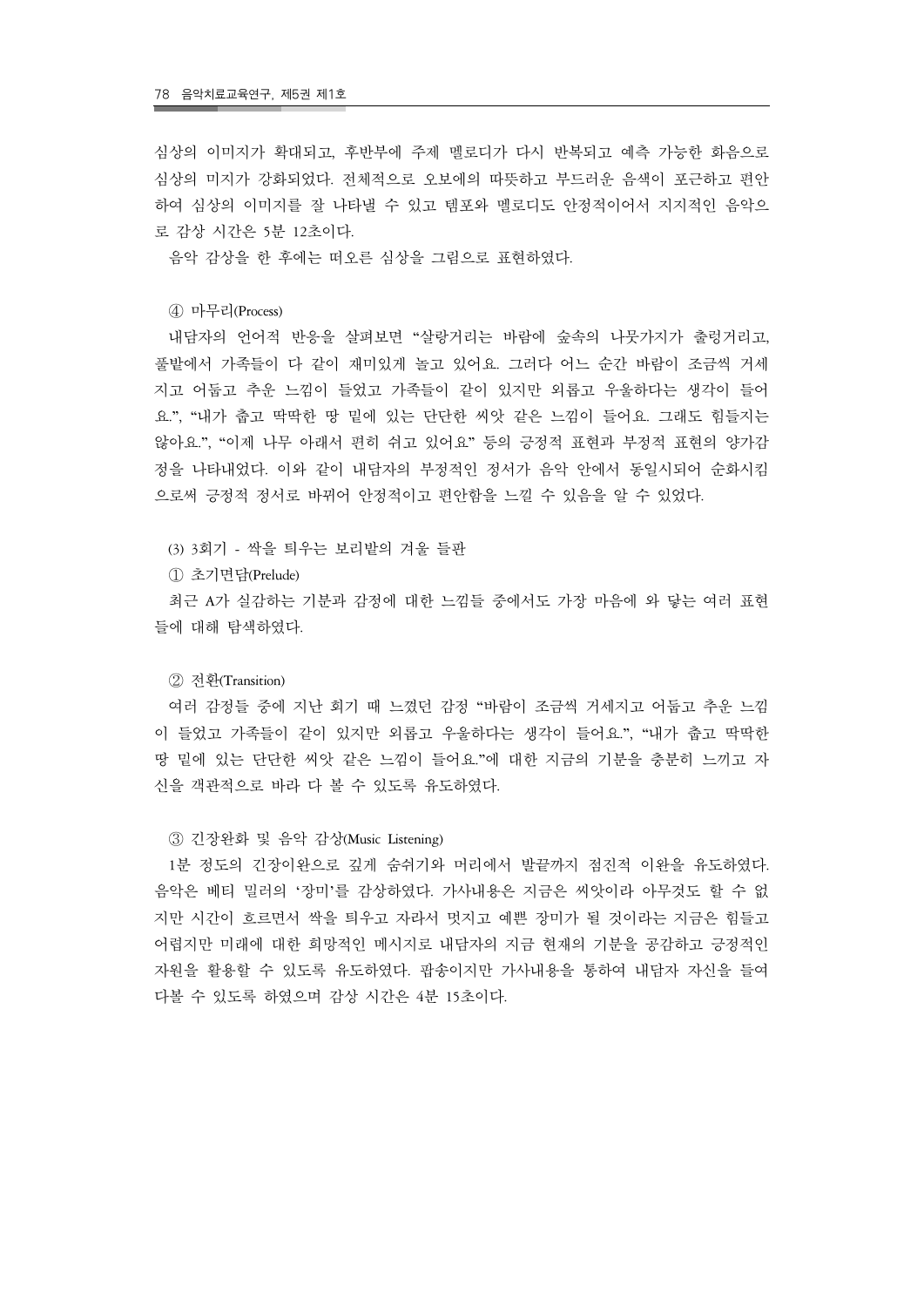음악 감상을 한 후에는 떠오른 심상을 그림으로 표현하였다.

④ 마무리(Process)

 내담자의 언어적 반응을 살펴보면 "쓸쓸한 보리밭의 겨울들판이 연상되어 지구요, 조금 은 황량하고 쓸쓸한 겨울 들판 이예요. 그렇지만 땅 밑에서 보이지 않는 새순이 봄을 준비 하며 조용하게 땅을 뚫고 움직이는 것이 같아요. 아마도 봄을 준비하는 겨울들판이 내 모 습인 것 같아요. 이제 곧 봄이 오려나 봐요"라고 긍정적이고 희망적인 메시지를 말하였다. 이와 같이 음악의 가사에서 내담자의 긍정적인 자원을 이끌어냄으로써 현실의 문제를 직면 할 수 있는 힘을 키우고 자아를 강화 시킬 수 있도록 유도하였다.

(4) 4회기 - 강이 보이는 창가에서 은은한 달빛을 보고 있는 나

① 초기면담(Prelude)

 내담자가 가져온 음악으로 베토벤의 피아노협주곡 '열정' 1악장을 들은 후 기분이 상쾌해 지고 에너지가 느껴지면서 무언가를 할 수 있다는 희망적인 생각이 들었고, 어머니에 대한 사랑과 애증에 관한 감정을 표현하였으며, 가족 간의 지지와 현재의 감정들에 대해 설명하 였다.

## ② 전환(Transition)

 어머니에 대한 추억과 가족들 간의 사랑에 대한 긍정적인 표현하고 공감과 지지를 유도 하였다.

③ 긴장완화 및 음악 감상(Music Listening)

 1분 정도의 긴장이완으로 깊게 숨쉬기와 머리에서 발끝까지 점진적 이완을 유도하였다. 음악은 베토벤의 피아노소나타 '월광' 2악장을 감상하였다. 음악적 기능들을 살펴보면, 피아 노의 솔로연주로 주제 멜로디가 단순하게 반복되고, 리듬패턴이 규칙적이며 음의 고조도 많지 않아 안전하게 심상의 이미지를 연상 할 수 있다. 템포도 안단티노로 규칙적이며 곡 의 전개도 크지 않고 구조적이어서 안정적이다. 전체적으로 피아노의 음색은 부드럽고 따 뜻하여 안정적이고 포근하여 편안함을 주어 긍정적인 이미지 연상을 할 수 있고 감상시간 은 5분 10초이다. 음악감상을 한 후에는 떠오른 심상을 그림으로 표현하였다.

④ 마무리(Process)

 내담자의 언어적 반응을 살펴보면 "어머니가 떠오르고 마음이 아프고 가슴 한쪽이 저려 와요."하며 눈물을 흘렸다. "그렇지만 한편으로는 마음이 따뜻해지고 감미로우며 자신을 지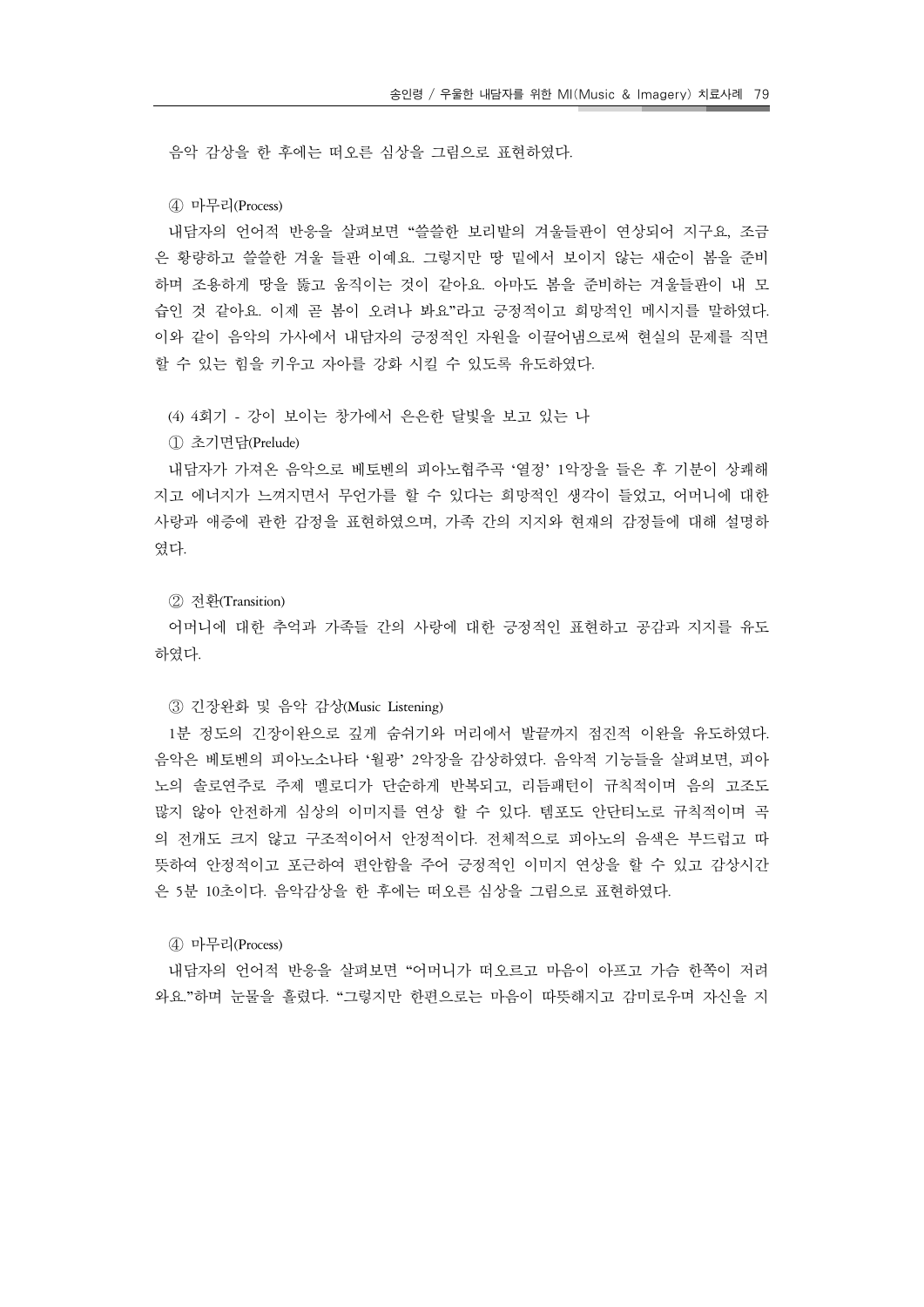켜주는 것 같아요" 등의 양가감정을 표현하였다. 치료사가 준비한 음악을 들으면서는 "마음 이 차분해지면서 강가의 달빛이 생각이 났고, 약간 쓸쓸하기도 하기만 기분이 평안하고 조 용한 느낌으로 나를 천천히 들여다 볼 수 있어 기분이 좋았어요."라고 말하였다. 이와 같이 음악에서의 이미지와 내담자의 이미지가 동일시되어 하나의 이미지로 나타나고, 지지적인 음악을 통하여 내담자가 위로받고 자신을 객관화하는 모습이 나타났다.

(5) 5회기 - 새싹을 키우는 나

① 초기면담(Prelude)

 최근 자신이 느끼고 있는 양가감정에 대해 표현하였으며, 앞으로 하고 싶은 일들에 대 하여 설명하였다.

② 전환(Transition)

앞으로 하고 싶은 일들에 대한 구체적인 계획과 미래의 희망에 대해 설명하였다.

③ 긴장완화 및 음악 감상(Music Listening)

 1분 정도의 긴장이완으로 깊게 숨쉬기와 머리에서 발끝까지 점진적 이완을 도하였다. 음 악은 모차르트의 클라리넷 5중주 G장조 2악장을 감상하였다. 음악적 기능들을 살펴보면, 클라리넷과 현악 4중주의 예측 가능한 반복적인 주제 멜로디와 점점 변주되면서 곡의 전개 가 확장되고 클라이막스를 이루어 긍정적인 심상의 이미지를 극대화시키고 템포는 아다지 오로 느리며 음색이 부드럽고 포근하여 편안하다. 가끔씩 여러 악기들이 같은 주제로 맞물 려 협화음과 불협화음으로 의식을 자극하여 내담자의 현실적인 문제를 탐색, 직면 시키지 만 전체적으로 구조화된 음악으로 안정적인 곡으로 감상 시간은 5분 30초이다.

④ 마무리(Process)

 내담자의 언어적 반응을 살펴보면, "조그만 화분에 새싹을 키우는 내 자신이 상상되요.", "나의 손과 발이 내 일을 잘 할 수 있는 도구가 되면 정말 좋겠어요. 잘 할 수 있겠죠?", "제가 잘 할 수 있을까요? 잘 할 수 있을 것 같아요. 저에게 힘이 되네요."라고 말하며 두 려움과 미래의 변화에 대한 부정적과 긍정적인 양가감정들이 서서히 긍정적으로 전환되는 것을 알 수 있다.

 (6) 6회기 - 나무 아래서 편안한 휴식 ① 초기면담(Prelude)

이제까지의 세션동안 나누었던 것들을 차례대로 살펴보고 그 때의 기분과 감정을 표현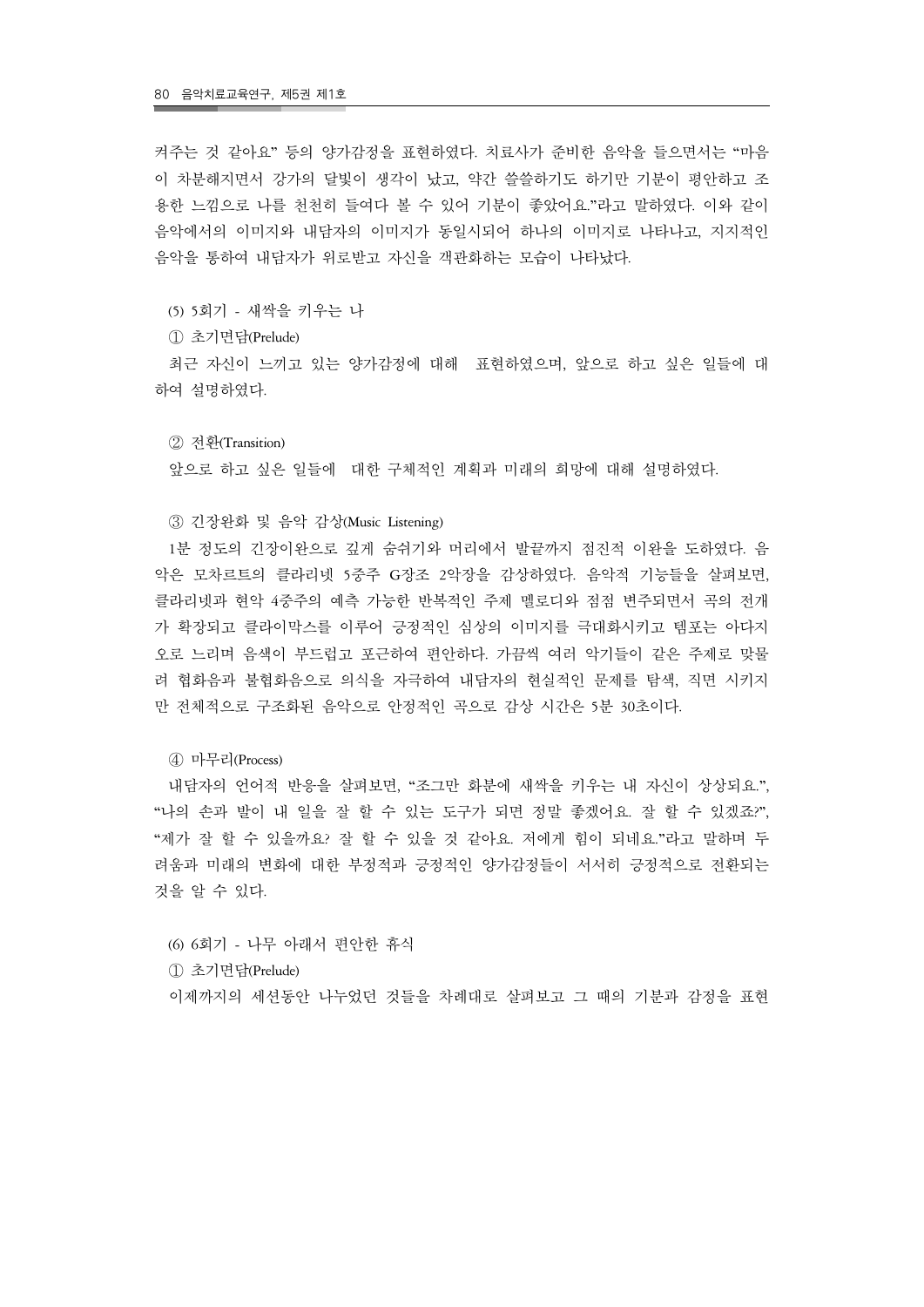하였다.

#### ② 전환(Transition)

 가장 기억이 남는 주제로는 5회기 때의 자신의 모습이라고 설명하였으며 매우 희망적이 고 잘 할 수 있겠다는 긍정적인 모습들로 표현하였다.

#### ③ 긴장완화 및 음악 감상(Music Listening)

 1분 정도의 긴장이완으로 깊게 숨쉬기와 머리에서 발끝까지 점진적 이완을 유도하였다. 음악은 베토벤 교향곡 9번 2악장을 감상 하였다. 곡의 음악적인 기능들을 살펴보면, 곡의 전개가 점점 커지면서 광대해지고 주제의 멜로디가 반복적으로 여러 악기들을 통해 변주 되어 나타남으로 전체적으로는 안정적인 구조이지만 부분부분의 멜로디와 화성이 내담자 의 의식과 무의식을 자극하여 내담자의 이슈가 나타날 수 있도록 하였다. 또한 템포와 화 성의 변화를 통하여 내면의 문제를 인식 할 수 있었으며 음악 감상 후에는 그림으로 표현 하였다.

#### ④ 마무리(Process)

 내담자의 언어적 반응을 살펴보면 "커다란 나무 밑에서 가족들과 함께 여유롭고 편안하 게 쉬고 있어요.", "바람도 불고 햇살도 따뜻하게 비추고 있어 마음이 환한 느낌이 들고 내 옆에 남편이, 내 아들 딸들이, 가족이 있었구나하고 새삼 느껴졌어요.", "내가 너무 완벽 하려는 성향 때문에 힘들어하는 사람들이 있겠다는 생각이 드네요. 특히 내 딸이요", "이제 부턴 삶에 대해 너무 무겁게 집착하지 말고 소박하게 생각 해야겠어요 작은 것에서부터 시 작 해야겠지요", "내 자신에게 넌 잘 할 수 있어 하고 용기를 주고 싶어요."라고 말하였다. 이와 같이 지지적인 음악을 통해 내담자가 가진 긍정적인 자원을 인식하고 활용하여 삶에 대한 의지와 자신의 문제를 탐색하고 통찰할 수 있었다.

#### **5)** 결과

 내담자는 초기에 방어기제를 많이 사용하고 우울로 인한 감정조절의 어려움을 보였으나 자신이 좋아하는 음악과 지지적인 음악을 제공하는 것으로 인해 공감과 지지를 경험할 수 있게 되었다. 지지적인 음악의 기능들로 인하여 안정감을 갖고 세션 안에서 부정적인 생각 을 긍정적인 생각으로 전환하고, 자신의 내재된 힘을 발견하게 되었다. 또한 과거 힘들었던 시간들이 앞으로 갖게 될 좋은 시간을 준비하는 단계라고 인식하기 시작하였다. 4회기 이 후 음악은 구조전개가 점점 커지고 클라이막스가 커다란 곡으로 내담자의 의식과 무의식에 접근하여 문제를 탐색하고 직면시키고, 긍정적인 자원으로 가족의 지지와 위로가 우울을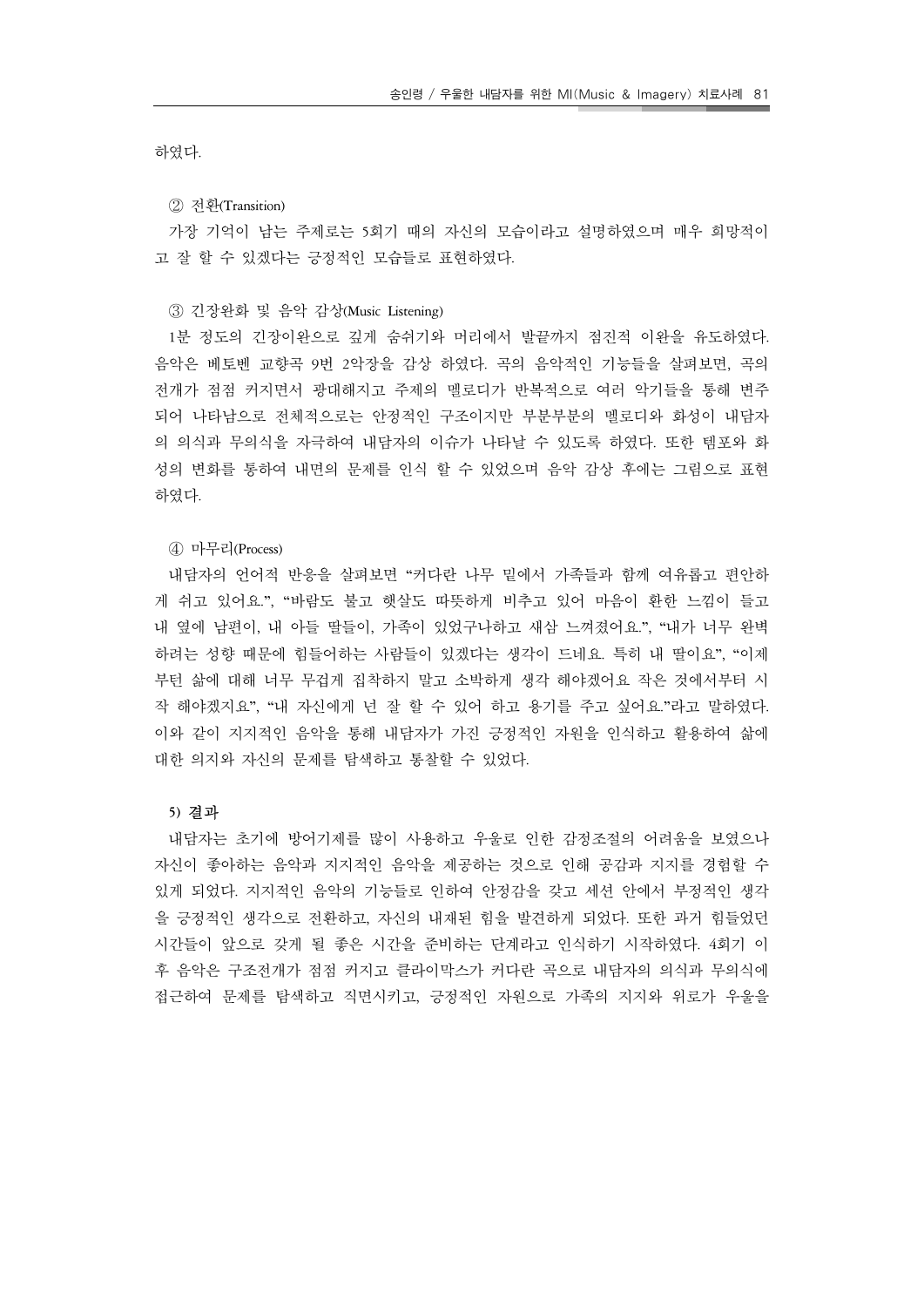극복하는데 힘이 되고 자신은 혼자가 아니라는 사실을 발견하여 자신의 자원으로 삼을 수 있도록 유도하였다. 지금까지 6회기의 세션을 살펴보면, 내담자가 우울로 인한 감정의 변화 를 지지적인 음악 안에서 경험하고 해결하는 시도를 하고 있고, 자신의 내부를 깊이 탐구 하여 직면할 수 있을 때까지의 내적인 힘을 키우는 단계에서 세션이 진행되고 있다. 그 중 내담자의 가장 큰 자원으로는 자신이 살아가는데 큰 힘과 지지가 되는 가족을 연상하였고, 자신에 대한 긍정적 표현이 늘어가고 있음을 관찰할 수 있다.

2. 우울한 직장인 여성(B)의 지지적 수준과 재교육적 수준의 개인사례

#### **1)** 배경정보

 B는 45세의 미혼여성이며 중학교교사이다. B의 아버지는 엄격하시고 과묵하신 편이고 책 임감이 강하시며 매사에 완벽주의자이시다. 내담자와는 가까운 편이며 내담자가 하는 일에 간섭하시지 않으신다. 그러나 내담자는 아버지가 아무 말 없이 지켜보는 것이 부담스럽고 힘들다. 어머니는 인자하시고 매우 감성적이며 눈물도 많고 즉흥적인 면이 많으시다. 내담 자를 많이 지지해주며 서로 속마음을 터놓고 지낼 수 있을 만큼 가깝다. 그러나 자주 내담 자를 간섭하고 통제하고 싶어 하신다. 큰 오빠는 어릴 때는 가깝고 친하게 지냈지만 대학 교 이후 조금씩 멀어져 지금은 별로 얘기를 나누지 않는다. 지금은 미국에 살고 있어 1년 에 1~2번 정도 안부 인사를 하는 정도이다. 남동생은 내담자와 가까운 편이나 속 이야기를 하지 않는다. 주로 남동생이 문제가 생길 때 내담자가 들어주고 해결해 준다.

 대학교 때까지는 부모님 뜻에 따라 간호학과를 들어갔지만 2년 뒤 수학과로 편입하였다. 내성적인 성격으로 인해 외톨이로 지냈으며 교회일과 학교만 열심히 하는 모범생으로 살았 다. 교회에서 짝사랑하던 남자친구와 1년쯤 연애를 하였으나 남자로부터 이별 통보를 받고 몹시 상심하여 우울증이 발병하여 1년 동안 휴학하였다. 1년 동안 상담치료와 약물복용 후 졸업하고 중학교 수학선생님으로 15년 동안 재직하고 생활하면서 많이 호전되었다. 그러나 결혼에 대해서는 비관적이고 남자에게 믿음이 없으며, 스트레스가 쌓이면 가끔씩 우울증 상 때문에 실생활이 힘이 든다. 1년 전 부모로부터 독립하였고 좋아하는 사람도 생겼으나 결혼은 현실적으로 불가능한 상태이다.(남자는 직업도 없고 나약하여 내담자에게 기대고 무 엇이든 해주길 바란다). 학교도 1년 전에 전근하여 동료교사와 학생들과의 인간관계로 인해 많은 어려움이 있어 최근 우울감이 심하다. 특히 학생들이 결손가정이 많아 문제 학생들로 인해 많은 어려움으로 자신감이 없어지고 학교선생님들과도 친해지기가 힘들다. 요즈음은 점점 에너지가 없어지고 무기력해지고 쓸쓸하고 외롭다. 내담자의 강점으로는 자신의 문제 를 인식하고 있으며 해결하고자 하는 의지와 상담을 지속적으로 받고 있다.

Beck의 우울검사에서 31의 중간 심한정도의 우울로 측정되었다.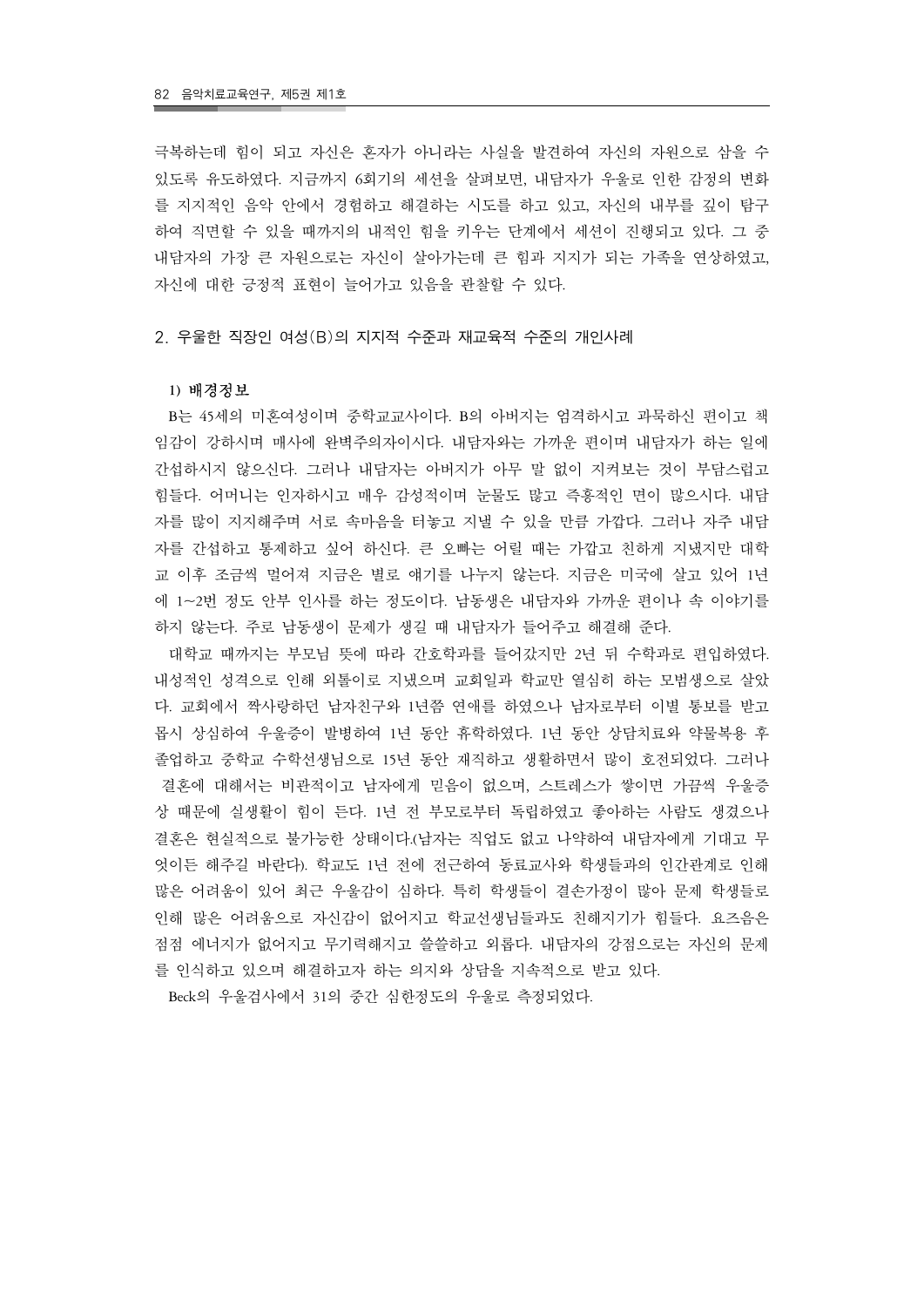#### **2)** 진단

 2년 전부터 S 신경정신과에서 우울증으로 지속적인 상담치료를 받고 있으며 최근 많이 호전되어 약물복용은 중지하였다.

#### **3)** 음악치료 목표 및 계획

(1) 음악치료 목표

자기 문제 탐색 및 인식하기/ 자기문제 직면하기 및 통찰하기

(2) 음악치료계획

 \*내담자와의 라포 형성 및 탐색하기(공감, 이해, 지지): 1회기 \*내담자의 문제 탐색 및 인식(어린시절, 가족): 2, 3, 4회기 \*내담자의 감정표현 및 통찰하기(현재의 나): 5, 6회기

#### **4)** 치료과정 **(**지지적 수준과 재교육적 수준의 혼합세션**)**

 (1) 1회기 - 기쁨, 행복한 시간 ① 초기면담(Prelude) B의 어린 시절 중 행복했던 여러 기억들을 탐색하고 이야기하였다.

② 전환(Transition)

 5~6세쯤 가족들과 함께 갔던 소풍이 가장 인상에 남는다고 하였으며 그 때의 감정과 기 분을 충분히 느끼도록 하였다.

#### ③ 긴장완화 및 음악 감상(Music Listening)

 1분 정도의 긴장이완으로 깊게 숨쉬기와 머리에서 발끝까지 점진적 이완을 유도하였다. 음악은 모차르트의 클라리넷 협주곡 A장조 2악장을 감상 하였다. 곡의 음악적인 기능들을 살펴보면, 주제의 멜로디가 반복적으로 나타나며 음폭도 예측이 가능하고 협화음의 구성으 로 내담자가 편안하고 안정적인 상태에서 심상을 연상시킬 수 있다. 또한 곡이 전체적으로 안정적인 구조로 긴장이 없이 긍정적인 이미지를 연상할 수 있으며, 템포와 화성의 변화도 안정적이고 구조화된 곡으로 지지적인 수준의 음악으로 적합하다. 음악 감상 후에는 그림 으로 표현하였다.

④ 마무리(Process)

내담자의 언어적 표현을 살펴보면 "한 6살쯤 되는 내가 푸른 풀밭에서 알록달록한 꽃을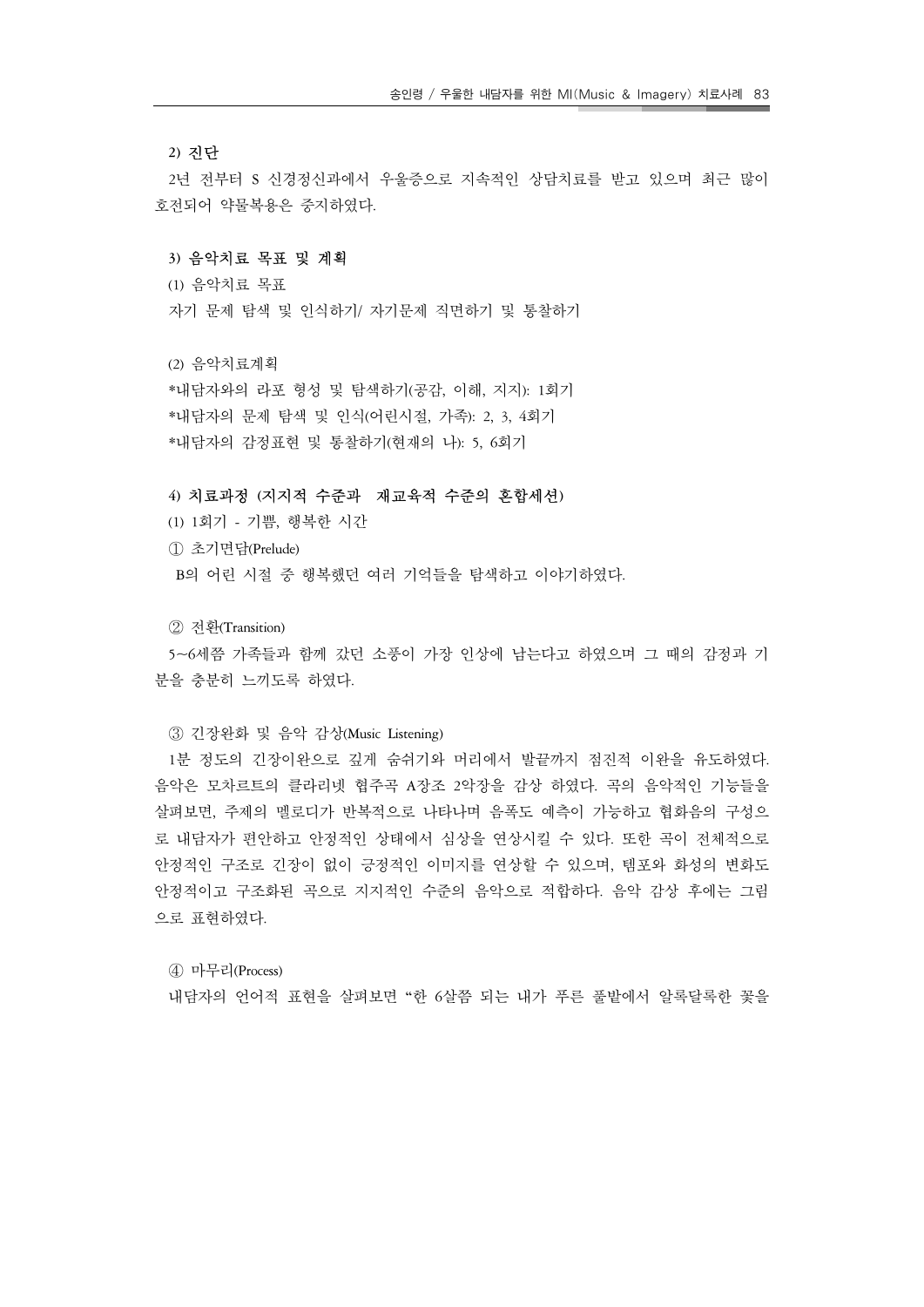따고 있어요. 하늘은 푸르고 햇살이 따스하게 비추는데 눈이 약간 부셔요. 혼자 있긴 한데 외롭지는 않아요. 저기 멀리 누군가 있는데.... 누구인지는 잘 모르겠어요. 예수님인가? 기분 이 평안해지고 정말 행복해요"라고 표현하였다. 이와 같이 지지적이고 구조화된 음악 안에 서는 내담자의 어릴 적 행복했던 때의 모습이 나타나고 있으나 사람과의 관계에 대한 불신 으로 인한 회피적인 모습으로 종교적인 모습에서의 안정감으로 나타났다.

(2) 2회기 - 나만의 휴식

① 초기면담(Prelude)

최근 느꼈던 B의 긍정적인 정서와 부정적인 정서에 대해 탐색하고 이야기하였다.

② 전환(Transition)

 지금 가장 느끼고 싶은 여러 기분 중에 가장 긍정적인 기분에 대하여 초점화하고 충분히 느낄 수 있도록 구조화하였다.

③ 긴장완화 및 음악 감상(Music Listening)

 1분 정도의 긴장이완으로 깊게 숨쉬기와 머리에서 발끝까지 점진적 이완을 유도하였다. 음악은 바흐의 골드베르그 7번을 감상 하였다. 곡의 음악적인 기능들을 살펴보면, 주제 멜 로디가 계속적으로 반복되고 예측 가능한 음폭으로 안정적이고 음들이 하나씩 톱니바퀴처 럼 맞추어져 구조화된 음악으로 내담자가 긍정적인 심상을 연상 할 수 있다. 화성과 리듬 도 협화음과 규칙적이어서 편안하고 긴장됨이 없이 이미지를 극대화 시킬 수 있는 지지적 인 음악이다. 음악 감상 후에는 그림으로 표현하였다

④ 마무리(Process)

 내담자의 언어적 반응을 살펴보면, "높은 산 중턱 평평하고 아주 넓은 풀밭에서 편안하 게 아래를 내려다보며 의자에 앉아있어요. 한 중학생쯤의 나 인 것 같아요. 생각해 보니 중 학교 때가 가장 행복했던 것 같아요. 그 때는 무엇이든지 잘했었는데.... 약간의 바람도 있 고, 따뜻한 햇볕도 느껴지고, 아래를 보니 집들과 건물들이 아주 작게 보이고, 나는 위에서 한가롭게 경치들을 보면서 휴식하고 있어요. 그리고 옆에는 예수님이 계시구요. 약간 나른 한 느낌도 들구요. 아! 음악이 좋아요" 라고 표현하였다. 이와 같이 내담자는 편안해 하지 만 현실에서 떨어져 안전한 곳에서의 휴식을 원하고, 지지적인 음악 안에서 종교 안에서의 회피적인 모습으로 안정감을 느끼는 것을 알 수 있다.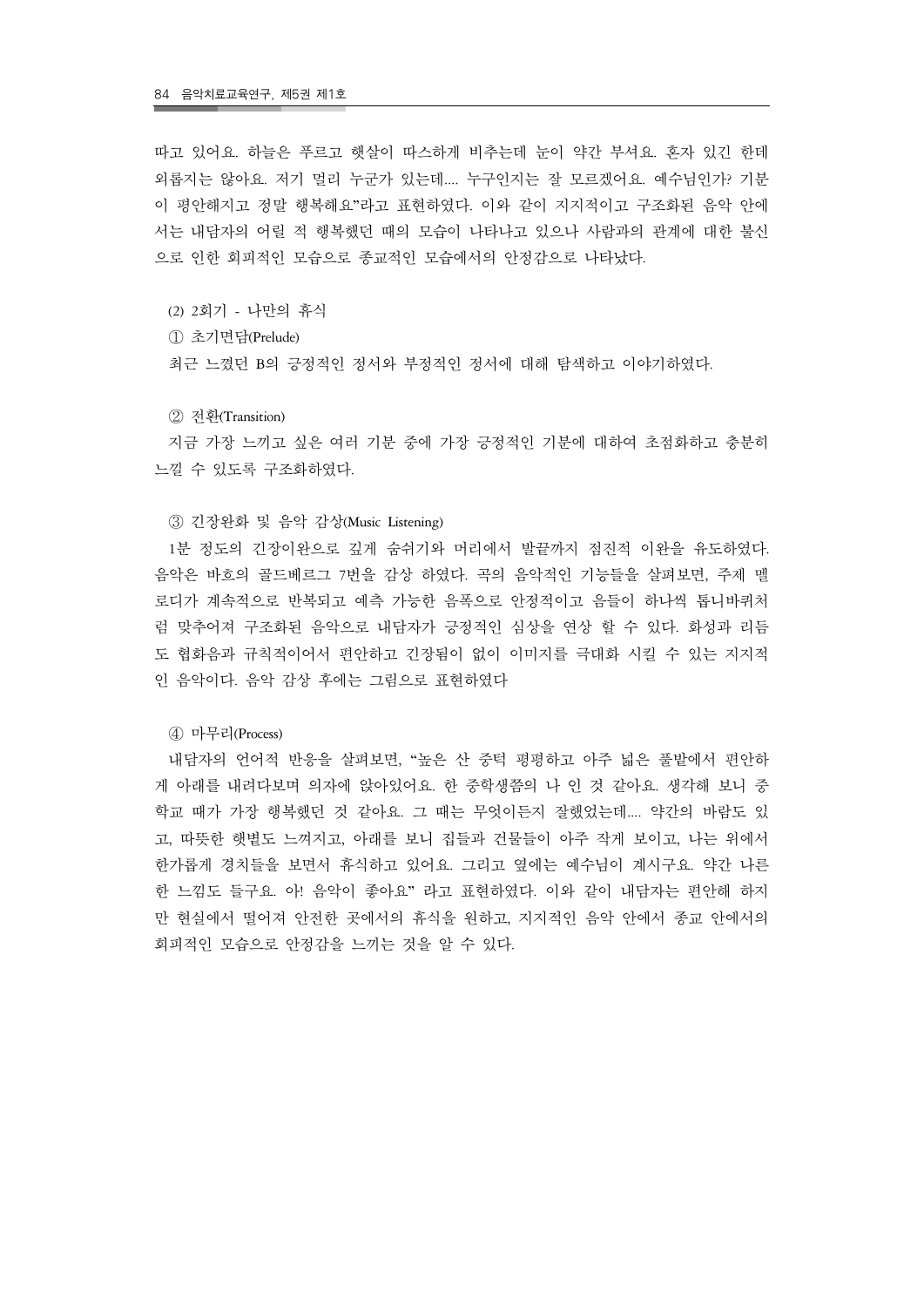(3) 3회기 - 친밀한 마음

① 초기면담(Prelude)

 최근 B가 느끼고 있는 여러 감정들에 대해 탐색하고 그 감정들이 무엇인지에 대해 알아 보았다.

② 전환(Transition)

 B의 여러 문제들을 탐색하면서 대학생 때의 남자친구와의 이별과 아픔으로 인한 문제가 사람에 대한 불신이라는 것을 인식하였다. 지금의 남자친구와의 친밀한 관계를 유지하고 싶으면서도 현실적인 문제에 대한 감정을 탐색하였다.

## ③ 긴장완화 및 음악 감상(Music Listening)

 1분 정도의 긴장이완으로 깊게 숨쉬기와 머리에서 발끝까지 점진적 이완을 유도하였다. 음악은 바흐의 2대의 바이올린을 위한 협주곡 D단조 2악장을 감상하였다. 곡의 음악적인 기능들을 살펴보면, 주제 멜로디가 서로 주고받으며 계속적으로 반복되어 양가감정에 대한 인식을 할 수 있다. 예측 가능한 음폭으로 안정적이고 음들이 하나씩 톱니바퀴처럼 맞추어 져 구조화된 음악으로 내담자가 양가감정 속에서도 긍정적인 심상을 연상 할 수 있다. 화 성과 리듬도 협화음과 규칙적이지만 음악의 전개가 점점커지고 변화의 폭이 있어 편안하지 만 그 안에서 긴장이 나타남으로써 이미지를 극대화 시킬 수 있는 지지적인 부분과 재교육 적인 음악이다. 음악 감상 후에는 그림으로 표현하였다

④ 마무리(Process)

 내담자의 언어적 반응을 살펴보면 "넓은 바닷가가 보이는 모래사장에 나와 남자친구가 서로 어깨를 기대고 섬들과 지나가는 배를 바라보고 있어요. 바닷물 색이 아주 맑고 깨끗 한 코발트 빛이구요. 햇살도 따사롭고 하늘도 너무 깨끗해요. 구름도 한 점 없이.... 너무나 다정한 모습이에요. 어깨에 기대고 있으니 마음이 따듯해지는 것 같아요. 그런데 한편으로 는 불안하기도 해요. 오래 못갈 것 같아요"등의 표현들이 나타났다. 이와 같이 내담자는 현 실 속의 문제가 과거와의 문제에서 비롯되었음을 인식하면서도 미래에 대한 두려움과 불신 에 대한 부정적 감정이 나타났다.

(4) 4회기 - 동행

① 초기면담(Prelude)

 B의 현실적인 문제를 알아보고 직면하여 대인관계에서 느껴지는 어려움과 자기인식에 대 해 알아보았다.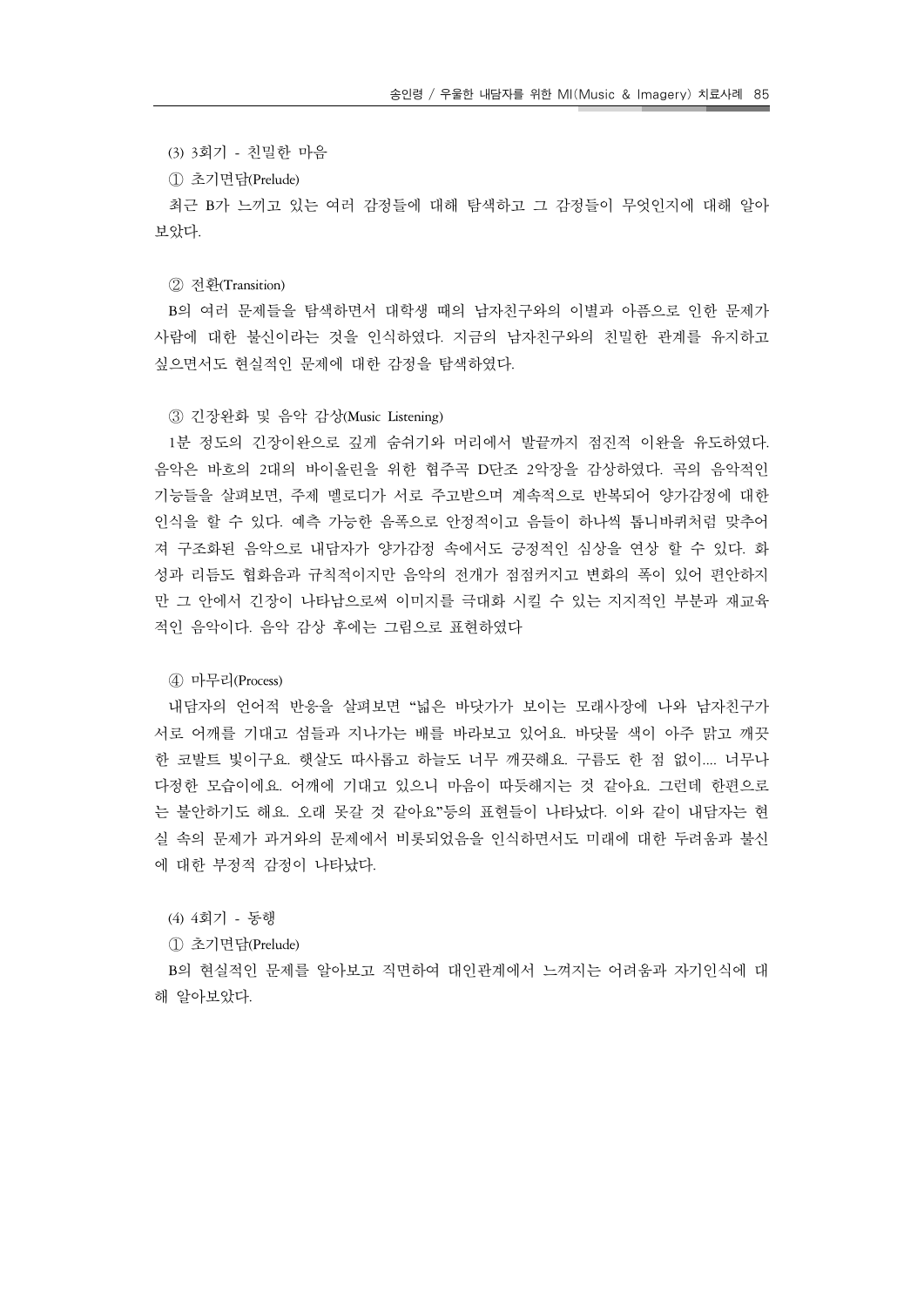#### ② 전환(Transition)

학교에서 같이 지내는 동료교사와의 문제와 남자친구에 대해 초점화하여 탐색하였다.

#### ③ 긴장완화 및 음악 감상(Music Listening)

 1분 정도의 긴장이완으로 깊게 숨쉬기와 머리에서 발끝까지 점진적 이완을 유도하였다. 음악은 쇼팽의 녹턴 8번을 감상 하였다. 곡의 음악적인 기능들을 살펴보면, 주제의 멜로디 가 반복되어 나오지만 변주가 되어 확장되어져 안정적인 구조 안에서의 긴장을 인식시킬 수 있다. 템포의 변화와 협화음과 불협화음의 화성으로 의식에서의 불안을 불러일으킬 수 있는 재교육적인 음악이다. 음악을 감상한 후에는 그림으로 표현하였다.

#### ④ 마무리(Process)

 내담자의 언어적 반응을 살펴보면 "나무가 빽빽이 들어선 기다란 가로수 길을 나와 미지 의 남자가 손을 잡고 걸어가고 있어요. 아직도 갈 길이 많이 남아 있지만 예쁜 모습으로 가고 있네요. 날씨도 화창하고 나무들도 연두빛과 초록빛으로 화사하고.... 참 좋아요. 가끔 씩 되돌아보며 불안해하기도 하지만 그래도 앞으로 나아가고 있어요. 정말 내가 잘 할 수 있을까요?" 등의 내담자의 두렵고 불안한 감정들이 나타났지만 스스로가 현실적인 문제를 파악하고 해결하고 싶은 희망과 의지가 보여진다.

(5) 5회기 - 참된 평화

① 초기면담(Prelude)

 B의 현실적인 문제를 인식하고 직면하고자 동료교사 및 학생, 남자친구에 대한 문제들을 중심으로 해결방안에 대해 모색하고자 하였다.

#### ② 전환(Transition)

 내담자가 가지고 있는 불신으로 인한 대인관계의 문제에 대해 충분히 느끼고 설명하도록 하였다.

#### ③ 긴장완화 및 음악 감상(Music Listening)

 1분 정도의 긴장이완으로 깊게 숨쉬기와 머리에서 발끝까지 점진적 이완을 유도하였다. 음악은 말러 교향곡 5번의 2악장을 감상하였다. 곡의 음악적인 기능들을 살펴보면, 주제의 멜로디가 반복되어 나오지만 여러 악기들의 변주로 곡의 전개가 확장되어져 전체적으론 안 정적인 구조이지만 순간순간 긴장을 인식시킬 수 있다. 템포의 변화와 협화음과 불협화음 의 화성으로 의식에서의 두려움을 불러일으켜 문재를 직면 시킬 수 있는 재교육적인 음악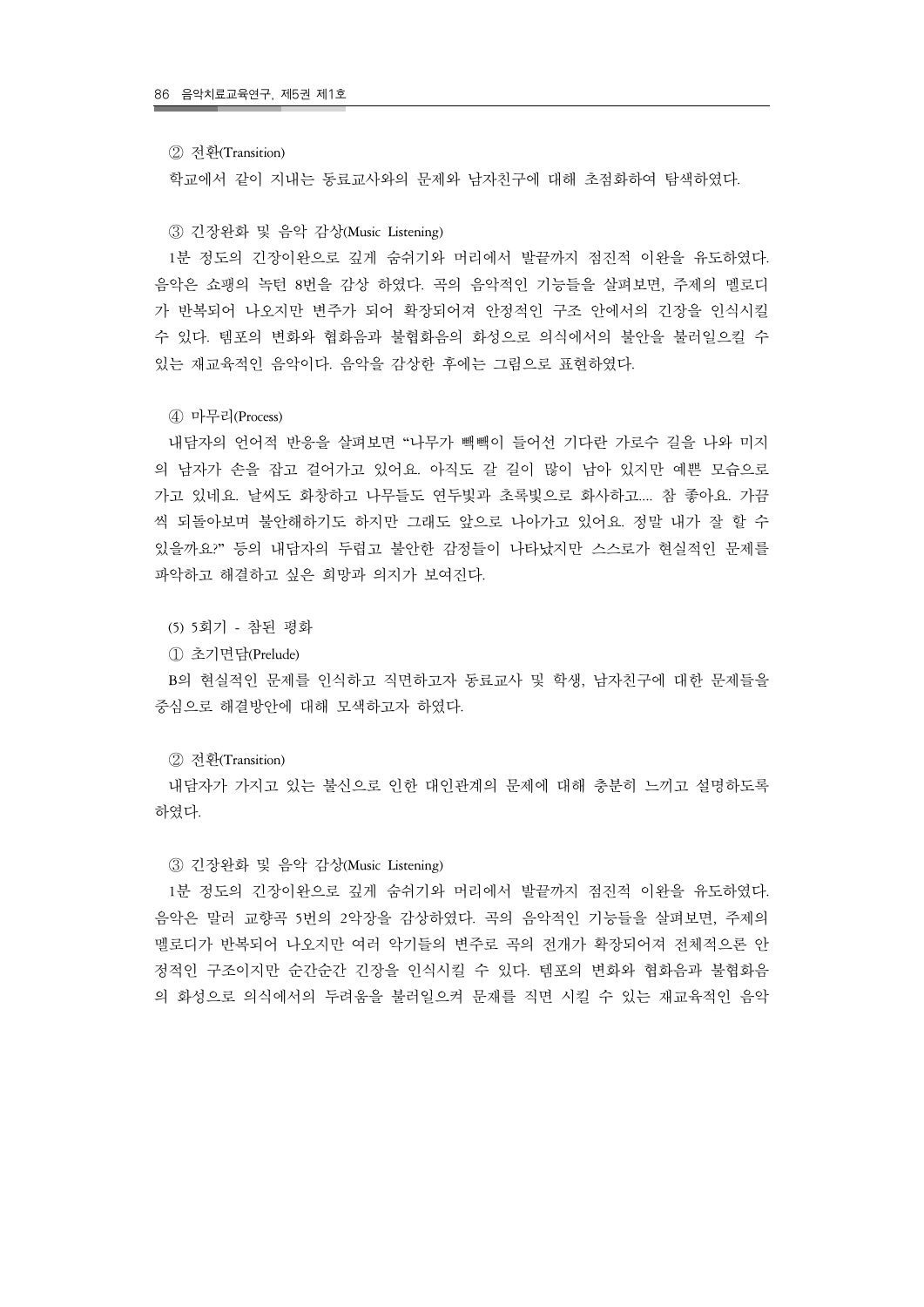이다. 음악을 감상한 후에는 그림으로 표현하였다.

#### ④ 마무리(Process)

 내담자의 언어적 반응을 살펴보면 "예수님 안에 있는 제 모습이 아주 평안하고 행복해요. 내가 엄마가 되어서 아가를 안고 있는 모습이 떠올랐어요. 나도 아가도 웃으면서 좋아해요. 재미있네요. 한 번도 아기는 생각해본 적이 없었는데.... 그런데 왜 이렇게 2가지 모습들이 같이 떠올랐을까요? 좀 상반되잖아요. 회피하려는 마음이 있어서 그런 걸까요?" 등의 양가 감정의 모습들에 대한 직면이 나타났다. 이와 같이 내담자는 현실적인 문제(결혼)를 해결하 고 싶은 의지와 종교적인 관계로 회피하려는 모습들 속에서 자신을 객관화 하려는 모습이 나타났다.

(6) 6회기- 시냇가에 심은 나의 나무

① 초기면담(Prelude)

 1회기에서 5회기까지의 세션을 다시 살펴보고 그때의 느낌과 기분들을 충분히 설명하고 공감하였다.

② 전환(Transition)

 이제까지 세션 중에서 가장 기억에 남고 좋았던 것은 4회기로 내담자 스스로가 어떤 방 향성을 가지고 누군가와 같이 갈려고 하는 것에 대해 초점화하여 충분히 그 감정을 표현 하도록 하였다.

#### ③ 긴장완화 및 음악 감상(Music Listening)

 1분 정도의 긴장이완으로 깊게 숨쉬기와 머리에서 발끝까지 점진적 이완을 유도하였다. 음악은 스메타나의 '몰다우'를 감상 하였다. 곡의 음악적인 기능들을 살펴보면, 빠른 템포의 변화와 여러 악기들의 역동적인 주제 멜로디의 변주가 곡의 전개와 더불어 확장되어 의식 에서의 긴장과 불안을 자극 시킬 수 있다. 음폭의 변화가 매우 빠르고 협화음과 불협화음 이 번갈아 나타남으로 내담자의 이슈를 드러낼 수 있는 재교육적 음악이다. 음악을 감상한 후 그림으로 나타냈다.

#### ④ 마무리(Process)

 내담자의 언어적 반응을 살펴보면 "숲속 시냇가의 나무들이 울퉁불퉁한 돌들 사이로 깊 게 뿌리를 내리고 초연하게 물들이 흘러가는 모습을 바라보고 있어요. 아마도 나무들이 나 인 것 같아요. 세월의 많은 상처에 나무들이 옹박이가 생겼어도 꿋꿋하게 그 자리를 지키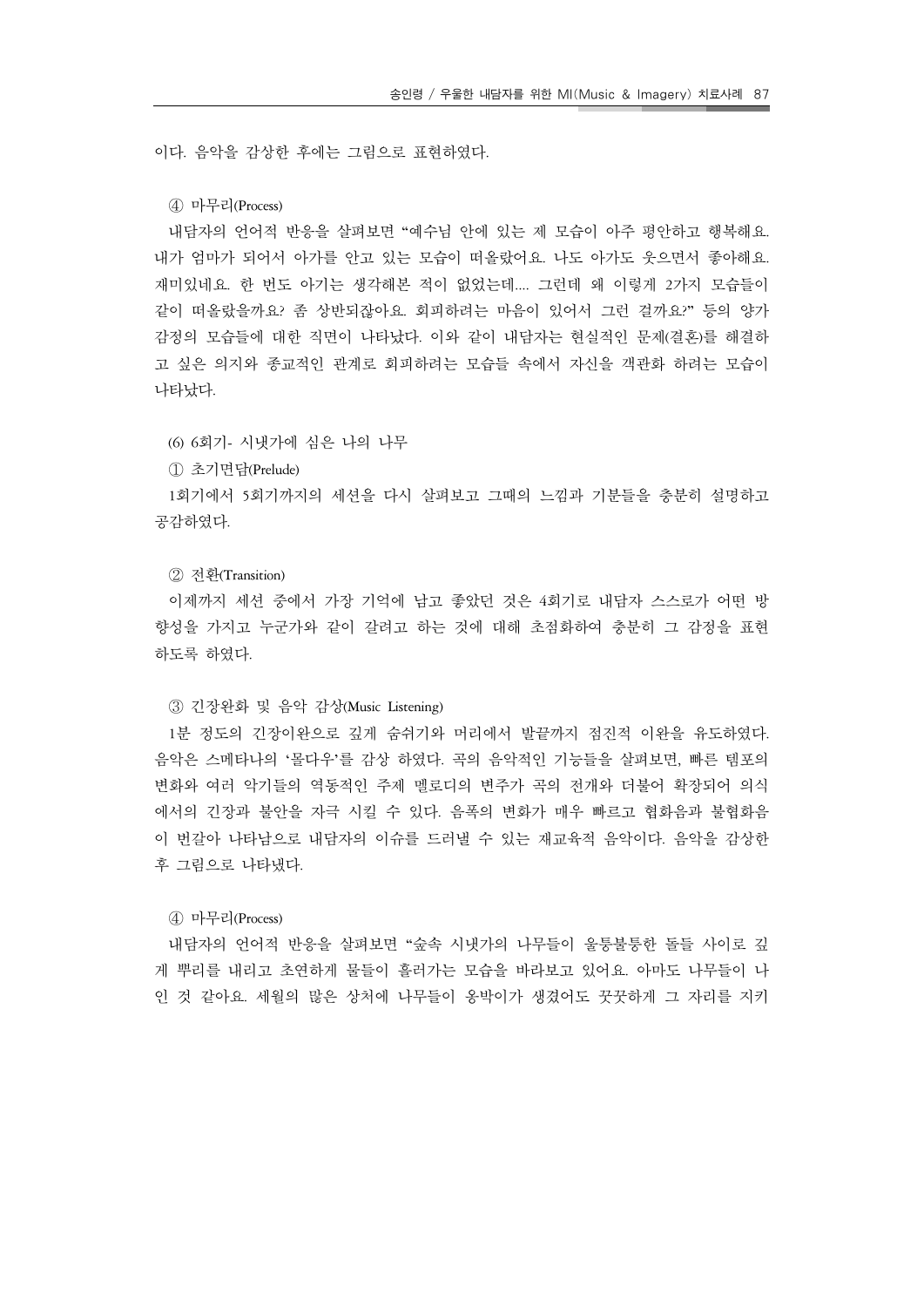며 있는 모습이요. 왠지 뿌듯함이 있네요. 음악이 힘이 있어 좋았어요. 막힘이 없이 저에게 에너지를 주네요" 등의 표현들이 자신감을 나타냈다. 이와 같이 내담자는 자신의 문제를 인식하고 직면함으로써 음악으로 부터 자신의 긍정적인 자원들을 이끌어 내어 현재에서의 어려움을 견디는 힘과 미래에 대한 희망적인 모습들이 나타났다.

#### **5)** 결과

 내담자는 1~3회기까지 대인관계의 어려움을 종교적인 관계로 전환하여 현실회피하려는 경향이 나타났으나 자신이 좋아하는 음악과 지지적인 음악을 통하여 공감과 지지를 경험할 수 있었다. 이를 통하여 음악 안에서 안정감을 갖고 문제를 인식하고 통찰함으로써 부정적 정서를 긍정적인 정서로 전환하고, 자신의 내재된 힘을 발견하게 되었다. 그리하여 과거 힘 들었던 시간들이 앞으로 갖게 될 좋은 시간을 준비하는 단계라고 인식하고 통찰하게 되었 다. 3회기 이후 음악은 구조전개가 크고 음의 고조가 많은 재교육적인 곡으로 내담자의 감 정을 자극하여 문제를 인식하고 직면하고자 유도 하였다. 내담자와 6회까지의 치료에서는 내담자가 우울로 인한 감정의 변화를 음악 안에서 경험하고 정리하는 시도를 하고 있고, 자신의 내부를 깊이 탐구하여 직면하여 내적인 힘을 키우고 통찰을 통해 문제를 해결하려 는 단계에서 세션이 진행되고 있다. 특히 내담자의 언어적인 반응 중 에서 자신이 살아가 는데 큰 힘과 지지가 되는 것은 자기 자신임을 인식하고 자신감이 나타났다.

## Ⅳ**.** 결 론

 두 가지 치료사례를 통하여 본 MI 프로그램은 GIM 프로그램 보다 좀 더 현실적인 문제 에 초점을 맞추고 내담자의 긍정적인 자원을 활용하고 또한 짧은 회기수로 내담자의 문제 들을 해결할 수 있다는 가능성을 제기한다. 또한 GIM처럼 깊은 무의식속으로 접근하지 않 고도 MI는 단기상담기법과도 같이 내담자의 현실적인 문제를 근거로 하여 문제인식 및 통 찰, 해결해가는 손쉬운 접근방법이다. 특히 음악의 사용에 있어서 GIM 보다 다양한 장르의 곡을 치료적으로 내담자에게 알맞게 사용할 수 있으며, 음악 감상 시간도 GIM에 비해 짧고 곡의 요소들이 구조화되어 안정적인 상태에서 내담자의 긍정적인 감정을 심상으로 잘 표현 할 수 있다. 그림으로 나타난 이미지들은 내담자가 설명함으로써 내담자와의 연관성을 갖 고 볼 수 있도록 유도하고 치료사는 내담자와 함께 지금 여기에 있음을 인식시키며 공감 및 지지하는 역할을 한다. 그리고 내담자가 문제에 직면하는 힘을 기를 수 있도록 긍정적 인 음악을 통하여 내적인 힘을 기른다. 그러므로 MI는 내담자의 음악선호도와 음악의 요소 와 기능을 활용하여 개인과 그룹으로 성인뿐만 아니라 아동 및 청소년에게도 알맞게 수정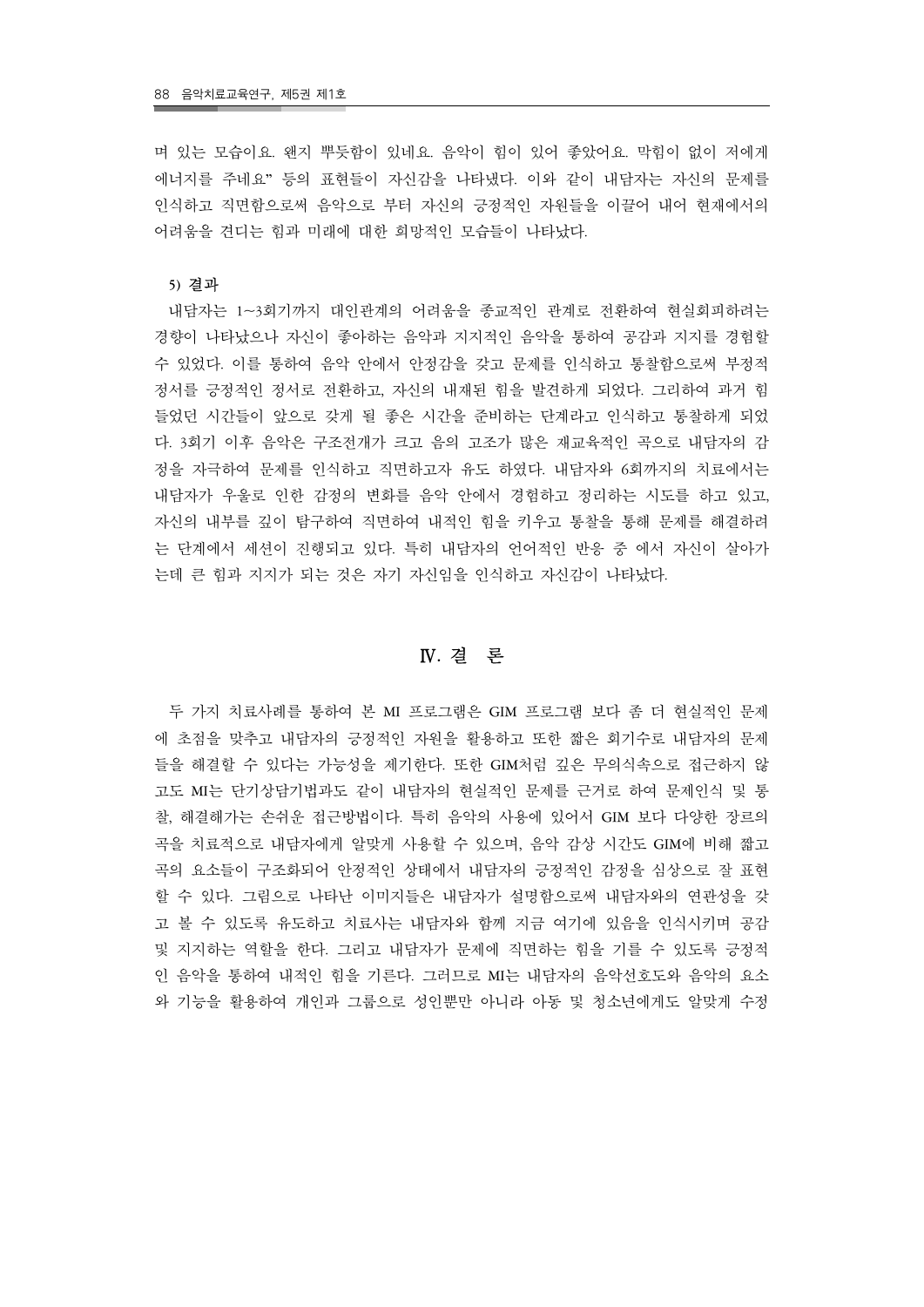보완하여 사용할 수 있음을 시사한다.

## 참고문헌

- 김수진 (2002). 사회참여 음악활동이 뇌졸중 환자의 우울과 생활만족도에 미치는 영향. 숙명 여자대학교 음악치료대학원 석사학위 청구논문. 미간행.
- 김현지 (2005). 음악치료가 노인 우울증 환자의 학습된 무기력감에 미치는 영향. 한세대학교 대학원. 석사학위 청구논문. 미간행.
- 나미희 (1999). 노인의 우울척도와 자아존중감 척도를 통해 본 치료적 음악활동의 효과. 숙 명여자대학교 음악치료대학원 석사학위 청구논문. 미간행.
- 박순천 (2005). 노인의 자살생각에 영향을 미치는 요인에 관한 연구. 이화여자대학교 사회복 지대학원 석사학위청구논문. 미간행.
- 송영미 (2003). 가사토의를 중심으로 한 Group 음악활동이 척추손상 환자의 Anxiety와 Depression에 미치는 영향
- 송인령 (2007). 아동을 위한 심상유도 음악(Modified Guided Imagery and Music) 프로그램 개발. 단국대학교 대학원 교육학과 상담심리 박사학위 청구논문. 미간행.
- 장지윤 (2005). 노인 뇌졸중 환자의 우울증상에 대한 노래심리치료의 효과. 이화여자대학교 교육대학원 석사학위 청구논문. 미간행.
- 정연화 (2004). 음악 감상 프로그램이 시각장애인의 우울감 및 자아존중감에 미치는 영향. 원광대학교 환경보건대학원 석사학위청구논문. 미간행.
- 정현주 외 (2006). 음악치료 기법과 모델**.** 서울: 학지사
- 홍경령 (2004). 오르프 음악치료가 시설 노인들의 우울 완화 및 대인관계 향상에 미치는 효 과 연구. 원광대학교 보건환경 대학원 석사학위청구논문. 미간행.
- Bonnym H. & Savary, L. (1973). Music & Your Mind. Barrytown, NY. Station Hill Press.
- Bradford, D. L. (1991). Music as an Adjunctive Therapeutic Mode in the Treatment of Depression (Doctoral Dissertation, Spalding University, 1990). *Dissertation Abstracts International*, 51, 5020B.
- Bruscia, K. (1988). Songs in Psychotherapy. Proceedings of the Fourteenth National Conference of the Australian Music Therapy Association, (pp.1-4). Melbourne, Australia.
- Hopes, L. M. & Williams, A. (1999). Depression, Self-Defeating, and Self-Destructive Behaviors As Predictors of Suicide Ideation in Male and Female. *Psychological Reports*, 84, 63-66.
- Gregoire, M., Hughes, J., Robbins, B., & Voorneveld, R., (1989). Music Therapy with the Gift A Trial Program. Music Therapy